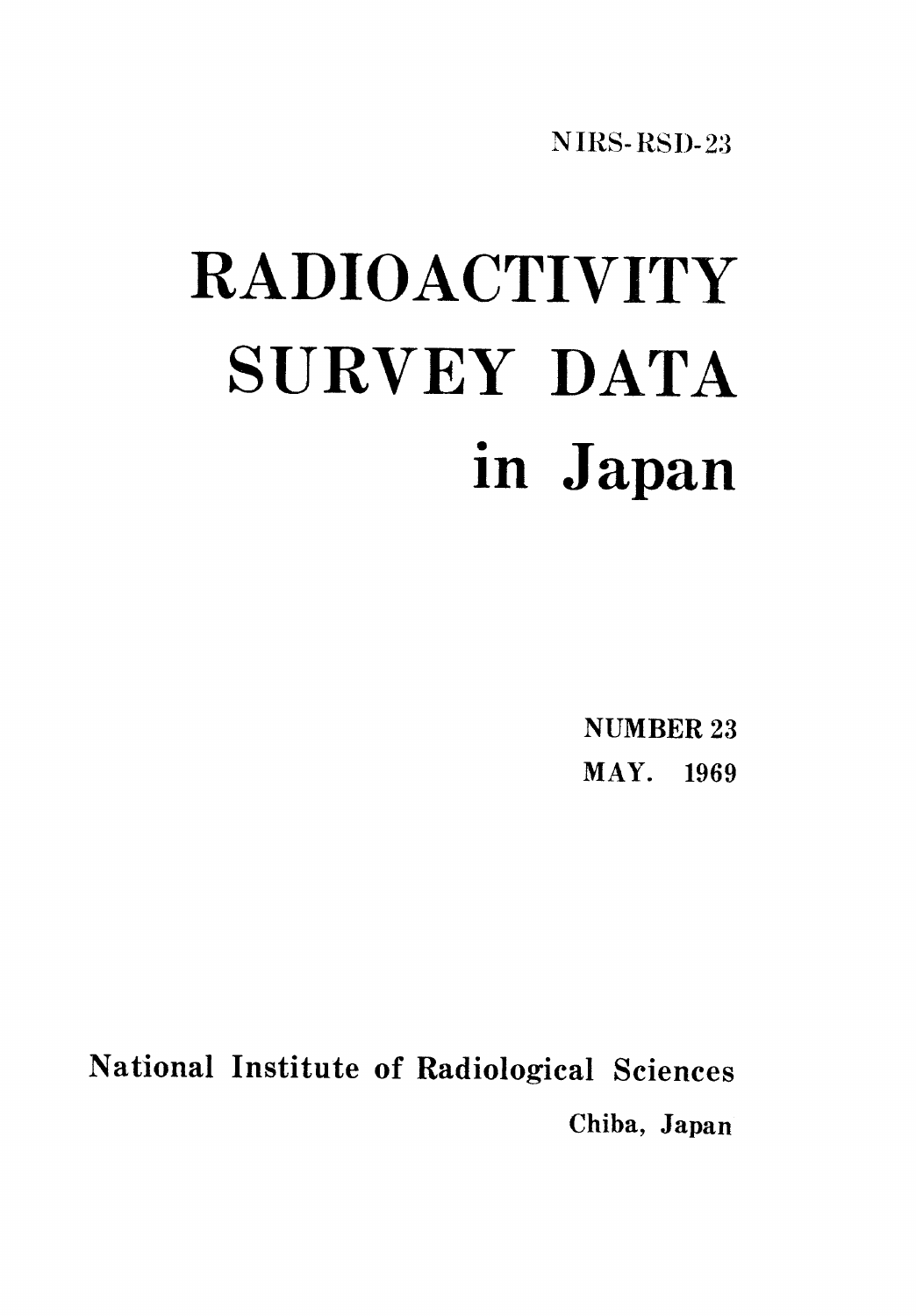# **Radioactivity Survey Data** in Japan

**Number** 23

May 1969

Dust

#### Contents

#### Meteorological Data

Strontium-90 and Cesium-137 in Rain and Dry Fallout (Japan Analytical Chemistry Research Institute)...........1 Strontium-90, Cesium-137 and Cerium-144 in Air-borne

(Japan Analytical Chemistry Research Institute)............ 8

#### Geographical Data

Strontium-90, Cesium-137 and Cerium-144 in Soil (Japan Analytical Chemistry Research Institute)..............11

#### Water Data

Strontium-90 and Cesium-137 in Source Water

(Japan Analytical Chemistry Research Institute)...........13 Strontium-90 and Cesium-137 in Potable Rain Water (Japan Analytical Chemistry Research Institute) ......... 16 Strontium-90 and Cesium-137 in Potable Rain Water used by Lighthouses (Japan Analytical Chemistry Research Institute)..........17

National Institute of Radiological Sciences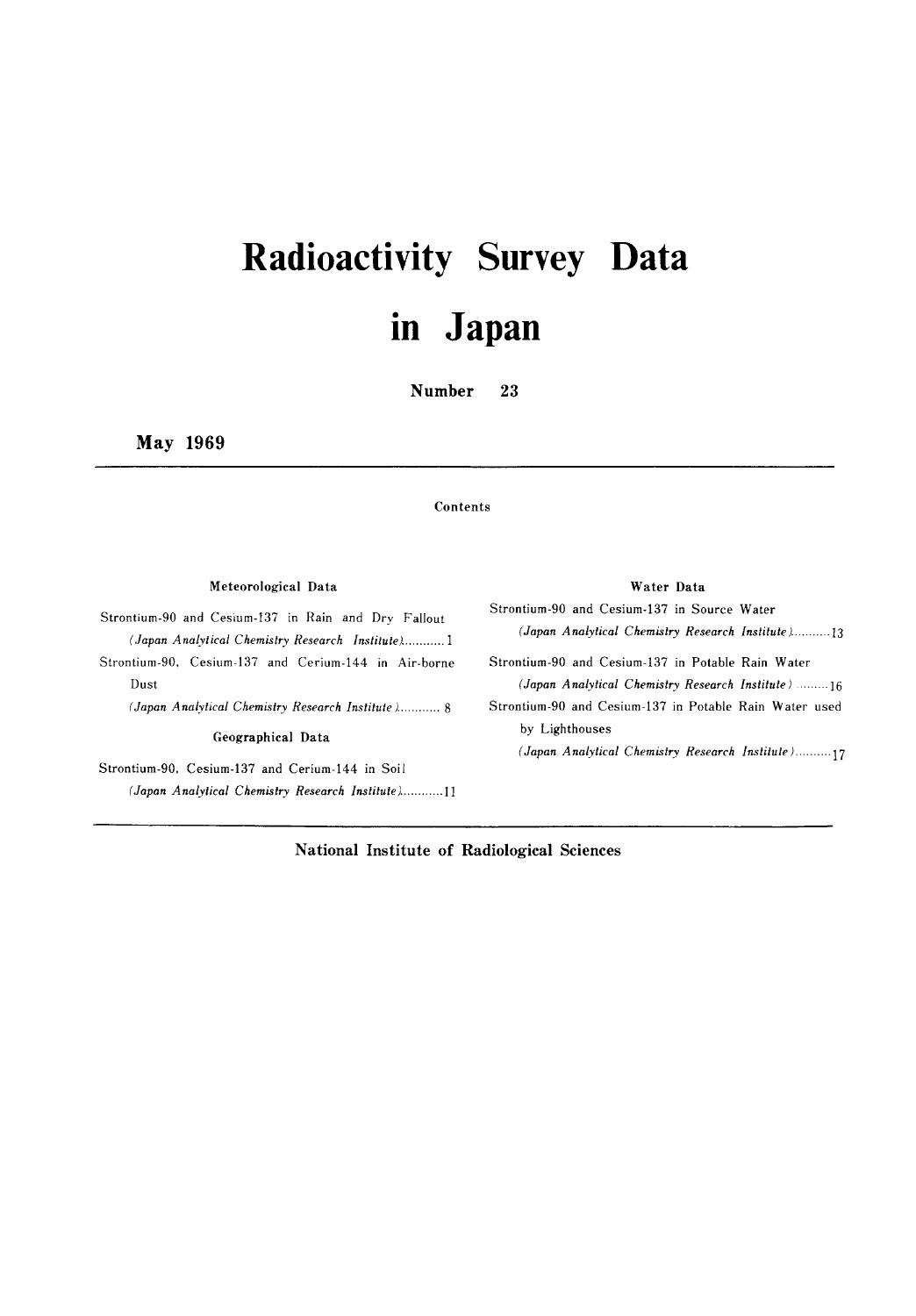#### Meteorological Data

#### Strontium-90 and Cesium-137 in Rain and Dry Fallout

(Japan Analytical Chemistry Research Institute)

Since May 1963, the Japan Analytical Chemistry Research Institute has measured the level of strontium-90 and cesium-137 in rain and dry fallout samples acquired at various locations throughout Japan. Sampling and pre-treatment for concentration were performed by 25 prefectural public health laboratories throughout Japan.

Sampling locations are indicated in Figure 1.

The collection tray has an area of 5,000cm? and is exposed to rain and dust for about a month. The depth of water in the tray is kept at 10mm to prevent dust from being blown away. At the end of each month, water in the tray and water used to wash the tray are combined with strontium and cesium carriers, and passed through a column filled with sodium type cation exchange resin (Dowex 50W-X8, 50-100mesh). The column was then sent to the Japan Analytical Chemistry Research Institute for analysis.

After the fraction containing both strontium-90 and cesium-137 was eluted from the resin, radiochemical analysis was carried out using the method recommended by the Science and Technology Agency.

Results obtained during the period from April 1968 to March 1969 are shown in Table 1.



Table 1. 90 Sr and<sup>137</sup>Cs in Rain and Dry Fallout -Apr., 1968 to Mar., 1969-By T. Asari, M. Chiba and M. Kuroda

(Japan Analytical Chemistry Research Institute)

(Continued from Table 1, Issue No. 19, of this Publication)

|                      | Duration | Precipitation | $\rm{^{90}Sr}$ | $^{137}Cs$               |
|----------------------|----------|---------------|----------------|--------------------------|
| Location             | (days)   | (mm)          | $(mCi/km^2)$   | $m$ Ci/km <sup>2</sup> ) |
| Apr. 1968            |          |               |                |                          |
| Sapporo, HOKKAIDO    | 31       | 33            | 0.05           | 0.04                     |
| Aomori. AOMORI       | 36       | 51            | 0.11           | 0.11                     |
| Sendai. MIYAGI       | 30       | 76            | 0.10           | 0.17                     |
| Akita, AKITA         | 31       | 107           | 0.16           | 0.22                     |
| Fukushima. FUKUSHIMA | 31       | 89            | 0.11           | 0.15                     |
| Niigata, NIIGATA     | 30       | 82            | 0.15           | 0.23                     |
| Mito. IBARAKI        | 30       | 117           | 0.17           | 0.24                     |
| <b>TOKYO</b>         | 30       | 114           | 0.29           | 0.33                     |
| Yokohama, KANAGAWA   | 32       | 128           | 0.26           | 0.37                     |
| Niiza, SAITAMA       | 32       | 118           | 0.16           | 0.21                     |
| Shizuoka, SHIZUOKA   | 27       | 138           | 0.30           | 0.39                     |
| Kanazawa, ISHIKAWA   | 30       | 122           | 0.20           | 0.26                     |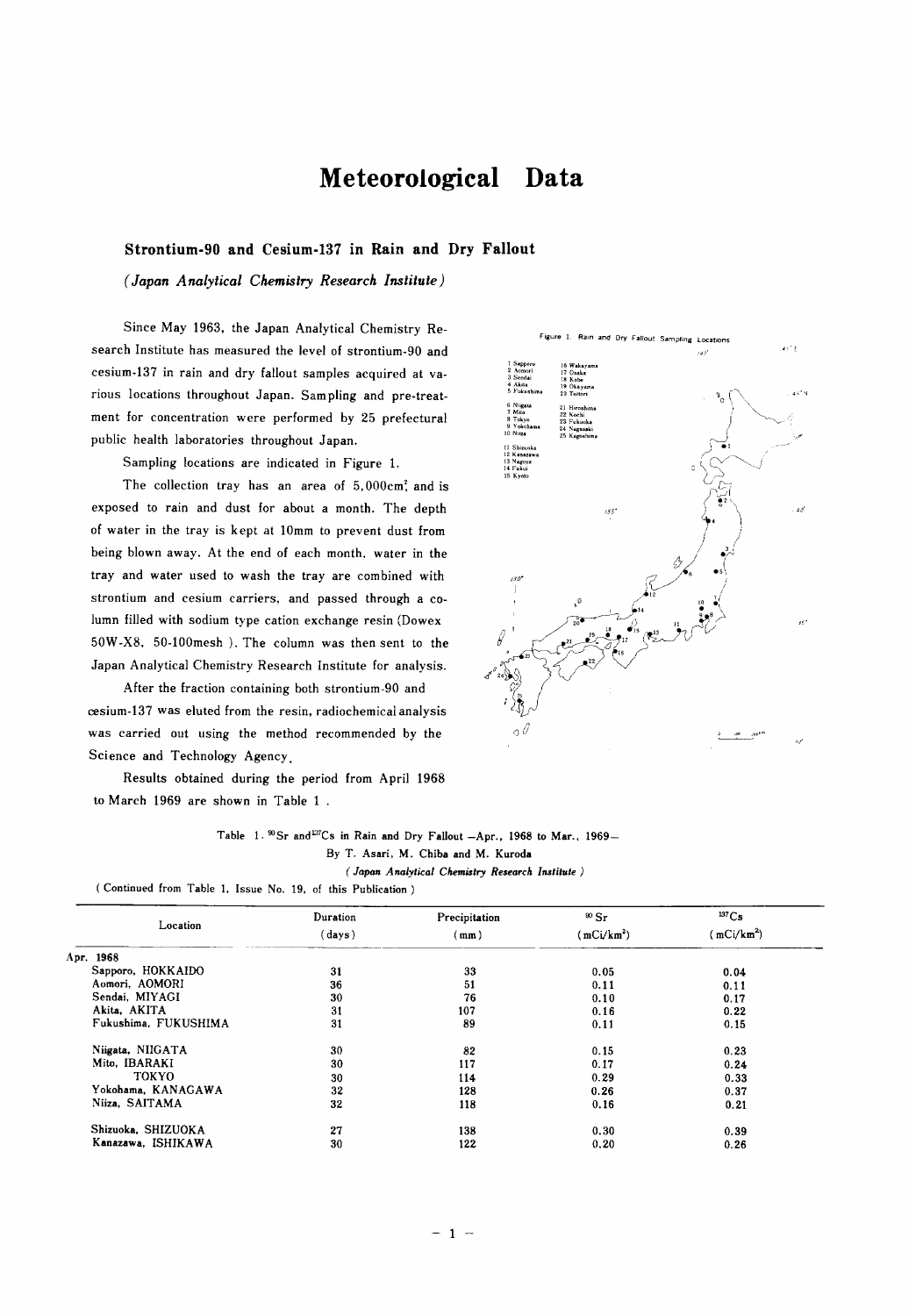| Location                                   | Duration<br>(days) | Precipitation<br>(mm) | $\rm{^{90}Sr}$<br>$(mCi/km^2)$ | 117Cs<br>(mCi/km <sup>2</sup> ) |
|--------------------------------------------|--------------------|-----------------------|--------------------------------|---------------------------------|
| Nagoya, AICHI                              | 31                 | 135                   |                                |                                 |
| Fukui, FUKUI                               | 30                 | 106                   | 0.18                           | 0.25                            |
| Kyoto, KYOTO                               | 31                 | 113                   | 0.18<br>0.15                   | 0.26<br>0.17                    |
|                                            |                    |                       |                                |                                 |
| Wakayama, WAKAYAMA<br>Osaka, OSAKA         |                    |                       |                                |                                 |
|                                            | 30                 | 114                   | 0.17                           | 0.20                            |
| Kobe, HYOGO                                | 30                 | 88                    | 0.15                           | 0.19                            |
| Okayama, OKAYAMA                           | 31                 | 83                    | 0.09                           | 0.10                            |
| Tottori, TOTTORI                           | 30                 | 100                   | 0.14                           | 0.21                            |
| Hiroshima HIROSHIMA                        | 31                 |                       |                                |                                 |
| Kochi, KOCHI                               | 30                 | 59                    | 0.10                           | 0.07                            |
| Fukuoka, FUKUOKA                           |                    | 93                    | 0.23                           | 0.29                            |
|                                            | 31                 | 48                    | 0.14                           | 0.22                            |
| Nagasaki, NAGASAKI<br>Kagoshima, KAGOSHIMA | 30<br>31           | 77<br>54              | 0.16                           | 0.22                            |
|                                            |                    |                       | 0.07                           | 0.09                            |
| May '68                                    |                    |                       |                                |                                 |
| Sapporo, HOKKAIDO                          | 32                 | 84                    | 0.11                           | 0.11                            |
| Aomori, AOMORI                             | 31                 | 169                   | 0,15                           | 0.18                            |
| Sendai, MIYAGI                             | 31                 | 180                   | 0.26                           | 0.29                            |
| Akita, AKITA                               | 34                 | 148                   | 0.23                           | 0.28                            |
| Fukushima, FUKUSHIMA                       | 32                 | 89                    | 0.18                           | 0.23                            |
| Niigata, NIIGATA                           | 31                 | 76                    |                                |                                 |
| Mito, IBARAKI                              | 31                 |                       | 0.07                           | 0.20                            |
| TOKYO                                      | 31                 | 211                   | 0.29                           | 0.37                            |
| Yokohama, KANAGAWA                         | 32                 | 160                   | 0.07                           | 0.08                            |
| Niiza, SAITAMA                             | 34                 |                       | 0.22                           | 0.25                            |
|                                            |                    | 135                   | 0.11                           | 0.32                            |
| Shizuoka, SHIZUOKA                         | 30                 | 167                   | 0.13                           | 0.24                            |
| Kanazawa, ISHIKAWA                         | 31                 | 92                    | 0.13                           | 0.15                            |
| Nagoya, AICHI                              | 35                 | 126                   | 0.15                           | 0.20                            |
| Fukui, FUKUI                               | 31                 | 104                   | 0.16                           | 0.22                            |
| Kyoto, KYOTO                               | 32                 | 106                   | 0.10                           | 0.14                            |
| Wakayama, WAKAYAMA                         |                    |                       |                                |                                 |
| Osaka, OSAKA                               | 32                 | 69                    | 0.10                           | 0.12                            |
| Kobe, HYOGO                                | 33                 | 95                    | 0.07                           | 0.10                            |
|                                            | 32                 | 77                    | 0.07                           | 0.09                            |
| Okayama, OKAYAMA                           | 31                 | 109                   | 0.12                           | 0.14                            |
| Tottori, TOTTORI                           | 31                 | 99                    | 0.20                           | 0.24                            |
| Hiroshima, HIROSHIMA                       | 32                 | 36                    | 0.05                           | 0.08                            |
| Kochi, KOCHI                               | 31                 | 270                   | 0.38                           | 0.49                            |
| Fukuoka, FUKUOKA                           | 32                 | 24                    | 0.12                           |                                 |
| Nagasaki, NAGASAKI                         | 31                 | 150                   |                                | 0.13                            |
| Kagoshima, KAGOSHIMA                       | 31                 | 148                   | 0.15<br>0.12                   | 0.20<br>0.14                    |
|                                            |                    |                       |                                |                                 |
| June '68<br>Sapporo, HOKKAIDO              | 31                 |                       |                                |                                 |
| Aomori, AOMORI                             |                    | 30                    | 0.10                           | 0.05                            |
| Sendai, MIYAGI                             | 30                 | 67                    | 0.11                           | 0.16                            |
| Akita, AKITA                               | 30                 | 162                   | 0.34                           | 0.31                            |
| Fukushima, FUKUSHIMA                       | 29<br>31           | 80<br>168             | 0.14                           | 0.16                            |
|                                            |                    |                       | 0.23                           | 0.29                            |
| Niigata, NIIGATA                           | 30                 | 43                    | 0.08                           | 0.10                            |
| Mito, IBARAKI                              | 30                 | 166                   | 0.15                           | 0.35                            |
| TOKYO                                      | 30                 | 175                   | 0.08                           | 0.16                            |
| Yokohama, KANAGAWA                         | 34                 | 176                   | 0.35                           | 0.45                            |
| Niiza, SAITAMA                             | 31                 | 138                   | 0.37                           | 0.45                            |
| Shizuoka, SHIZUOKA                         | 28                 | 373                   |                                |                                 |
| Kanazawa, ISHIKAWA                         | 30                 |                       | 0.24                           | 0.34                            |
| Nagoya, AICHI                              |                    | 135                   | 0.33                           | 0.37                            |
| Fukui, FUKUI                               | 26                 | 172                   | 0.27                           | 0.32                            |
| Kyoto, KYOTO                               | 30<br>31           | 56<br>126             | 0.11                           | 0.15                            |
|                                            |                    |                       | 0.17                           | 0.19                            |
| Wakayama, WAKAYAMA                         | 35                 | 95                    | 0.17                           | 0.17                            |
| Osaka, OSAKA                               | 29                 | 113                   | 0.17                           | 0.18                            |
| Kobe, HYOGO                                | 31                 | 79                    | 0.12                           | 0.19                            |
| Okayama, OKAYAMA                           | 30                 | 116                   | 0.14                           | 0.14                            |
| Tottori: TOTTORI                           | 30                 | 80                    | 0.18                           | 0.24                            |
|                                            |                    |                       |                                |                                 |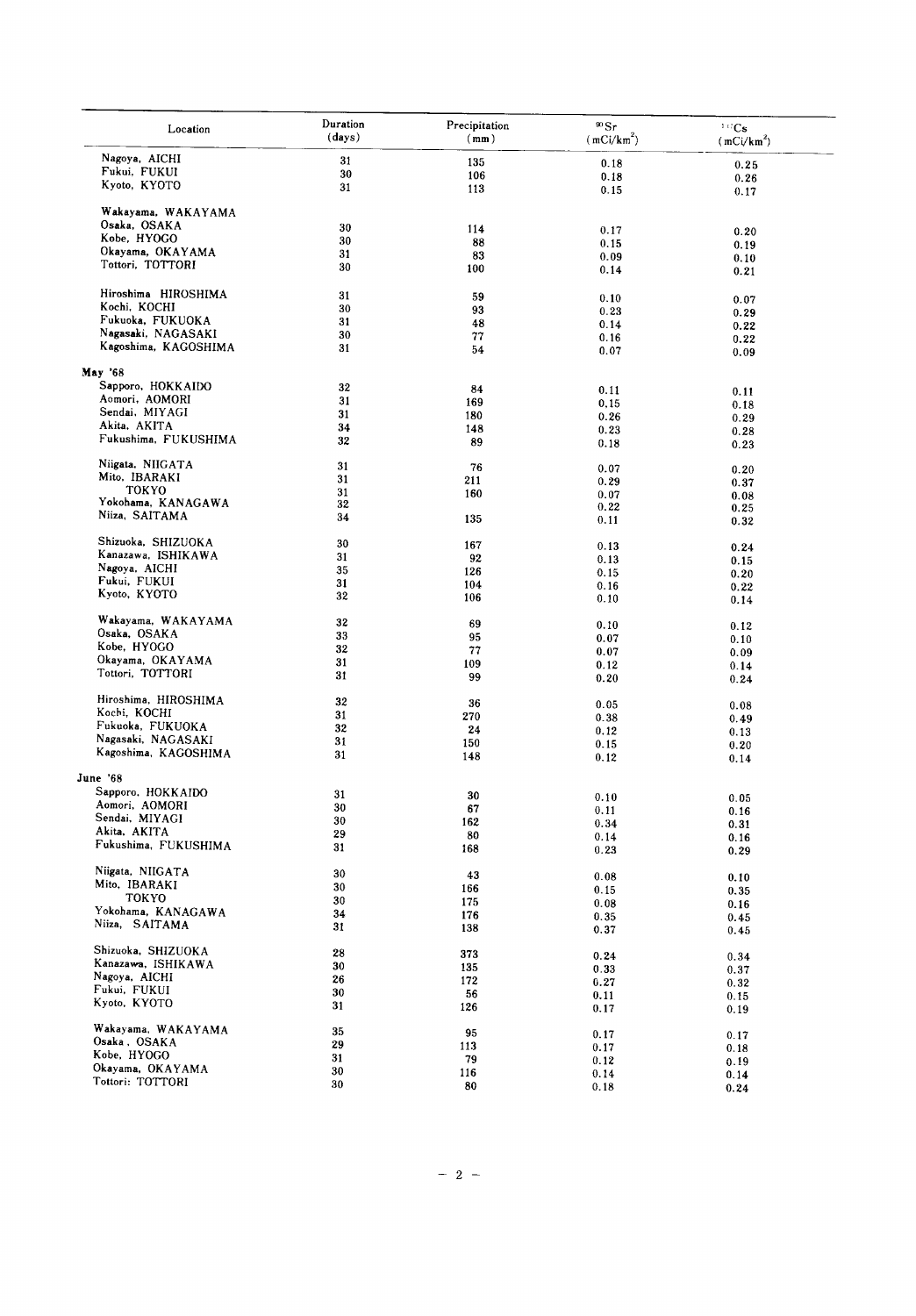| Location                             | Duration<br>(days) | Precipitation<br>(mm) | 90 Sr<br>$(mCi/km^2)$ | $^{137}\mathrm{Cs}$<br>$(\, \text{mCi}/\text{km}^2)$ |
|--------------------------------------|--------------------|-----------------------|-----------------------|------------------------------------------------------|
| Hiroshima, HIROSHIMA                 | 31                 | 150                   | 0.21                  | 0.23                                                 |
| Kochi, KOCHI                         | 30                 | 282                   | 0.28                  | 0.36                                                 |
| Fukuoka, FUKUOKA                     | 31                 | 123                   | 0.14                  | 0.21                                                 |
| Nagasaki, NAGASAKI                   | 30                 | 375                   | 0.14                  | 0.20                                                 |
| Kagoshima, KAGOSHIMA                 | 32                 | 563                   | 0.20                  | 0.26                                                 |
| July '68                             |                    |                       |                       |                                                      |
| Sapporo, HOKKAIDO                    | 32                 | 42                    | 0.07                  | 0.08                                                 |
| Aomori, AOMORI                       | 31                 | 20                    | 0.09                  | 0.10                                                 |
| Sendai, MIYAGI                       | 31                 | 107                   | 0.18                  | 0.19                                                 |
| Akita, AKITA                         | 32                 | 79                    | 0.11                  | 0.15                                                 |
| Fukushima, FUKUSHIMA                 | 32                 | 115                   | 0.19                  | 0.20                                                 |
|                                      | 31                 | 39                    | 0.05                  | 0.05                                                 |
| Niigata, NIIGATA                     | 31                 | 75                    | 0.15                  | 0.17                                                 |
| Mito, IBARAKI                        | 31                 | 136                   | 0.08                  | 0.05                                                 |
| TOKYO                                | 29                 | 209                   | 0.08                  | 0.12                                                 |
| Yokohama, KANAGAWA<br>Niiza, SAITAMA | 31                 | 126                   | 0.15                  | 0.21                                                 |
|                                      |                    |                       |                       |                                                      |
| Shizuoka, SHIZUOKA                   | 34                 | 408                   | 0.18                  | 0.50                                                 |
| Kanazawa, ISHIKAWA                   | 31                 | 125                   | 0.13                  | 0.16                                                 |
| Nagoya, AICHI                        | 35                 | 195                   | 0.18                  | 0.25                                                 |
| Fukui, FUKUI                         | 32                 | 97                    | 0.10                  | 0.10                                                 |
| Kyoto, KYOTO                         | 32                 | 274                   | 0.11                  | 0.18                                                 |
|                                      | 32                 | 115                   | 0.11                  | 0.13                                                 |
| Wakayama, WAKAYAMA<br>Osaka, OSAKA   | 31                 | 300                   | 0.18                  | 0.20                                                 |
|                                      | 33                 | 206                   | 0.10                  | 0.14                                                 |
| Kobe, HYOGO                          | 31                 | 244                   | 0.15                  | 0.17                                                 |
| Okayama, OKAYAMA<br>Tottori, TOTTORI | 31                 | 141                   | 0.11                  | 0.12                                                 |
|                                      |                    |                       |                       |                                                      |
| Hiroshima, HIROSHIMA                 | 32                 | 166                   | 0.10                  | 0.12                                                 |
| Kochi, KOCHI                         | 31                 | 347                   | 0.12                  | 0.16                                                 |
| Fukuoka, FUKUOKA                     | 32                 | 287                   | 0.09                  | 0.14                                                 |
| Nagasaki, NAGASAKI                   | 31                 | 469                   | 0.06                  | 0.12                                                 |
| Kagoshima, KAGOSHIMA                 | 31                 | 302                   | 0.07                  | 0.09                                                 |
| Aug. '68                             |                    |                       |                       |                                                      |
| Sapporo, HOKKAIDO                    | 32                 | 121                   | 0.09                  | 0.10                                                 |
| Aomori, AOMORI                       | 31                 | 298                   | 0.13                  | 0.14                                                 |
| Sendai, MIYAGI                       | 31                 | 204                   | 0.16                  | 0.16                                                 |
| Akita, AKITA                         | 32                 | 350                   | 0.17                  | 0.24                                                 |
| Fukushima, FUKUSHIMA                 | 32                 | 177                   | 0.17                  | 0.21                                                 |
|                                      |                    |                       |                       |                                                      |
| Niigata, NIIGATA                     |                    |                       | 0.12                  | 0.14                                                 |
| Mito, IBARAKI                        | 32                 | 239                   | 0.08                  | 0.09                                                 |
| TOKYO                                | 31                 | 223                   | 0.09                  | 0.12                                                 |
| Yokohama, KANAGAWA                   | 35<br>33           | 249<br>266            | 0.09<br>0.10          | 0.06<br>0.11                                         |
| Niiza, SAITAMA                       |                    |                       |                       |                                                      |
| Shizuoka, SHIZUOKA                   | 32                 | 35                    | 0.26                  | 0.75                                                 |
| Kanazawa, ISHIKAWA                   | 31                 | 399                   | 0.07                  | 0.08                                                 |
| Nagoya, AICHI                        | 32                 | 210                   | 0.05                  | 0.06                                                 |
| Fukui, FUKUI                         | 31                 | 182                   | 0.09                  | 0.15                                                 |
| Kyoto, KYOTO                         | 33                 | 357                   | 0.10                  | 0.12                                                 |
|                                      |                    |                       |                       | 0.04                                                 |
| Wakayama, WAKAYAMA                   | 35                 | 236                   | 0.03                  | 0.04                                                 |
| Osaka, OSAKA                         | 32                 | 84                    | 0.10                  |                                                      |
| Kobe, HYOGO                          | 32                 | 139                   | 0.03                  | 0.03                                                 |
| Okayama, OKAYAMA                     | 33                 | 96                    | 0.01                  | 0.01<br>0.14                                         |
| Tottori, TOTTORI                     | 32                 | 229                   | 0.10                  |                                                      |
| Hiroshima, HIROSHIMA                 | 32                 | 65                    | 0.03                  | 0.03                                                 |
| Kochi, KOCHI                         | 32                 | 552                   | 0.06                  | 0.09                                                 |
| Fukuoka, FUKUOKA                     | 32                 | 103                   | 0.02                  | 0.03                                                 |
| Nagasaki, NAGASAKI                   | 31                 | 40                    | 0.01                  | 0.02                                                 |
| Kagoshima, KAGOSHIMA                 | 33                 | 137                   | 0.03                  | 0.04                                                 |
|                                      |                    |                       |                       |                                                      |
| Sept. '68                            |                    |                       | 0.08                  | 0.07                                                 |
| Sapporo, HOKKAIDO                    | 30                 | 82                    |                       | 0.08                                                 |
| Aomori, AOMORI                       | 30                 | 120                   | 0.07                  |                                                      |
|                                      |                    |                       |                       |                                                      |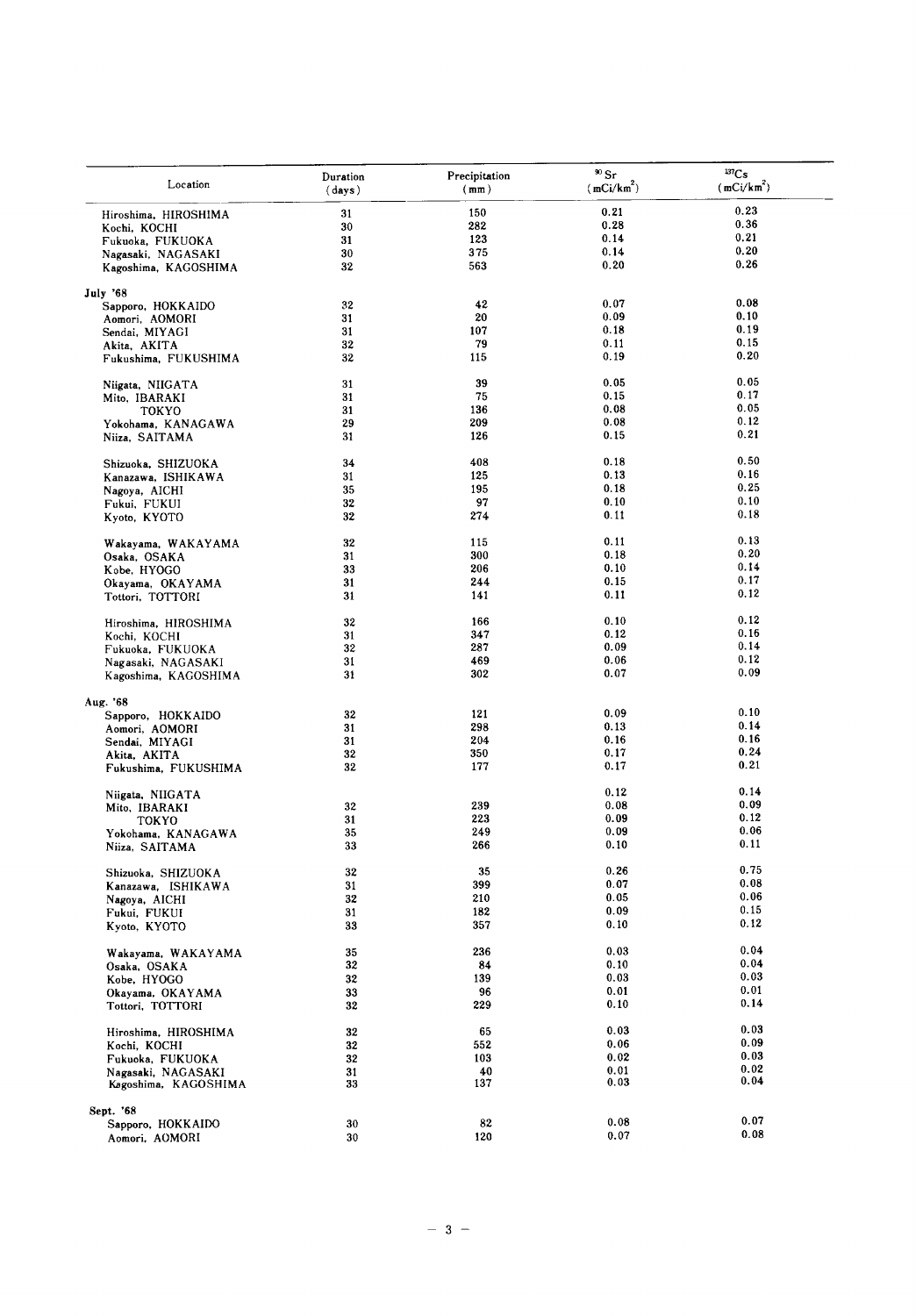| Location             | Duration<br>(days) | Precipitation<br>(mm) | 90 Sr<br>(mCi/km <sup>2</sup> ) | 137Cs<br>(mCi/km <sup>2</sup> ) |  |
|----------------------|--------------------|-----------------------|---------------------------------|---------------------------------|--|
| Sendai, MIYAGI       | 30                 | 88                    | 0.22                            | 0.28                            |  |
| Akita, AKITA         | 29                 | 86                    | 0.09                            | 0.12                            |  |
| Fukushima, FUKUSHIMA | 31                 | 63                    | 0.06                            | 0.17                            |  |
| Niigata, NIIGATA     | 30                 | 33                    | 0.02                            | 0.02                            |  |
| Mito, IBARAKI        | 29                 | 77                    | 0.09                            | 0.12                            |  |
| TOKYO                | 30                 | 92                    | 0.10                            | 0.14                            |  |
| Yokohama, KANAGAWA   | 34                 | 111                   | 0.11                            | 0.14                            |  |
| Niiza, SAITAMA       | 30                 | 72                    | 0.13                            | 0.15                            |  |
| Shizuoka, SHIZUOKA   | 29                 | 170                   | 0.06                            | 0.12                            |  |
| Kanazawa, ISHIKAWA   | 30                 | 139                   | 0.05                            | 0.06                            |  |
| Nagoya, AICHI        | 29                 | 92                    | 0.06                            | 0.06                            |  |
| Fukui, FUKUI         | 29                 | 133                   | 0.07                            | 0.09                            |  |
| Kyoto, KYOTO         | 30                 | 191                   | 0.07                            | 0.08                            |  |
| Wakayama, WAKAYAMA   | 30                 | 283                   |                                 |                                 |  |
| Osaka, OSAKA         | 29                 | 172                   | 0.05<br>0.10                    | 0.12<br>0.12                    |  |
| Kobe, HYOGO          | 30                 | 169                   | 0.06                            | 0.08                            |  |
| Okayama, OKAYAMA     | 29                 | 196                   | 0.08                            | 0.09                            |  |
| Tottori, TOTTORI     | 29                 | 148                   | 0.90                            | 0.12                            |  |
|                      |                    |                       |                                 |                                 |  |
| Hiroshima, HIROSHIMA | 31                 | 217                   | 0.03                            | 0.12                            |  |
| Kochi, KOCHI         | 29                 | 435                   | 0.19                            | 0.26                            |  |
| Fukuok a, FUKUOKA    | 30                 | 224                   | 0.06                            | 0.08                            |  |
| Nagasaki, NAGASAKI   | 30                 | 230                   | 0.06                            | 0.08                            |  |
| Kagoshima, KAGOSHIMA | 28                 | 209                   | 0.07                            | 0.09                            |  |
| Oct. '68             |                    |                       |                                 |                                 |  |
| Sapporo, HOKKAIDO    | 32                 | 89                    | 0.07                            | 0.10                            |  |
| Aomori, AOMORI       | 31                 | 66                    | 0.09                            | 0.12                            |  |
| Sendai, MIYAGI       | 31                 | 132                   | 0.08                            | 0.11                            |  |
| Akita, AKITA         | 32                 | 87                    | 0.02                            | 0.07                            |  |
| Fukushima, FUKUSHIMA | 32                 | 127                   | 0.08                            | 0.12                            |  |
| Niigata, NIIGATA     | 31                 | 183                   | 0.10                            | 0.03                            |  |
| Mito, IBARAKI        | 31                 | 138                   | 0.05                            | 0.07                            |  |
| TOKYO                | 31                 | 153                   | 0.08                            | 0.13                            |  |
| Yokohama, KANAGAWA   | 26                 | 160                   | 0.04                            | 0.06                            |  |
| Niiza, SAITAMA       | 30                 | 153                   | 0.09                            | 0.11                            |  |
| Shizuoka, SHIZUOKA   | 30                 | 165                   | 0.06                            | 0.10                            |  |
| Kanazawa, ISHIKAWA   | 31                 | 266                   | 0.09                            | 0.13                            |  |
| Nagoya, AICHI        | 32                 | 79                    | 0.04                            | 0.06                            |  |
| Fukui, FUKUI         | 31                 | 196                   | 0.13                            | 0.17                            |  |
| Kyoto, KYOTO         | 32                 | 126                   | 0.04                            | 0.06                            |  |
| Wakayama, WAKAYAMA   | 30                 | 167                   | 0.02                            | 0.04                            |  |
| Osaka, OSAKA         | 31                 | 120                   | 0.04                            | 0.06                            |  |
| Kobe, HYOGO          | 33                 | 105                   | 0.05                            | 0.07                            |  |
| Okayama, OKAYAMA     | 31                 | 105                   | 0.04                            | 0.06                            |  |
| Tottori, TOTTORI     | 31                 | 151                   | 0.10                            | 0.15                            |  |
| Hiroshima, HIROSHIMA | 32                 | 126                   | 0.04                            | 0.09                            |  |
| Kochi, KOCHI         | 31                 | 61                    | 0.04                            | 0.06                            |  |
| Fukuoka, FUKUOKA     | 32                 | 103                   | 0.05                            | 0.08                            |  |
| Nagasaki, NAGASAKI   | 31                 | 95                    | 0.03                            | 0.05                            |  |
| Kagoshima, KAGOSHIMA | 32                 | 31                    | 0.04                            | 0.06                            |  |
| Nov. '68             |                    |                       |                                 |                                 |  |
| Sapporo, HOKKAIDO    | 31                 | 117                   | 0.05                            | 0.07                            |  |
| Aomori, AOMORI       | 30                 | 135                   | 0.14                            | 0.20                            |  |
| Sendai, MIYAGI       | 30                 | 11                    | 0.03                            | 0.03                            |  |
| Akita, AKITA         | 32                 | 155                   | 0.16                            | 0.28                            |  |
| Fukushima, FUKUSHIMA | 31                 | 11                    | 0.02                            | 0.03                            |  |
| Niigata, NIIGATA     | 30                 | 187                   | 0.10                            | 0.14                            |  |
| Mito, IBARAKI        | 31                 | 20                    | 0.03                            | 0.03                            |  |
| TOKYO                | 30                 | 20                    | 0.02                            | 0.02                            |  |
| Yokohama, KANAGAWA   | 36                 | 46                    | 0.04                            | 0.06                            |  |
| Niiza, SAITAMA       | 30                 | 31                    | 0.02                            | 0.04                            |  |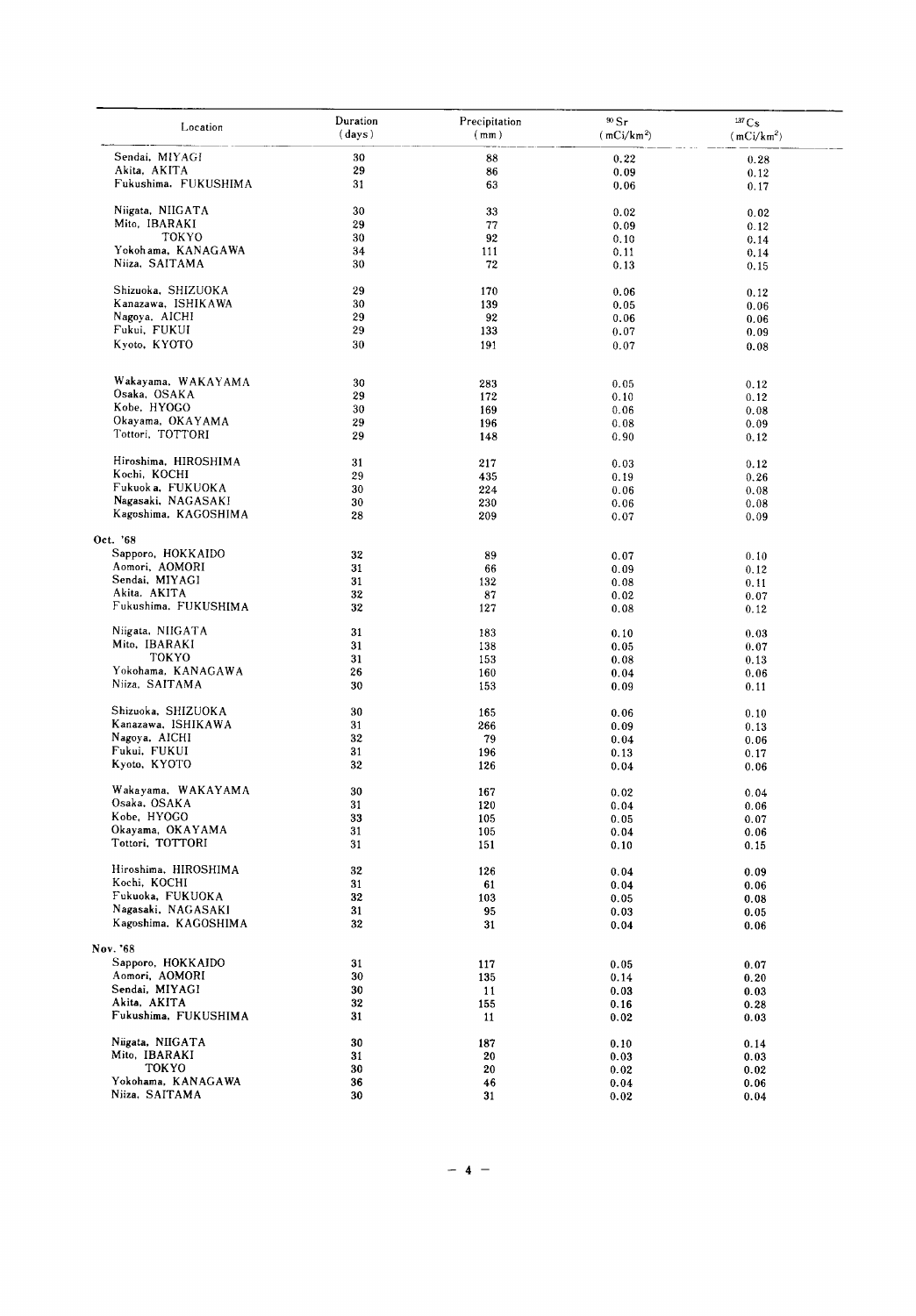| 0.32<br>74<br>0.19<br>36<br>Shizuoka, SHIZUOKA<br>0.25<br>247<br>0.16<br>30<br>Kanazawa, ISHIKAWA<br>0.05<br>33<br>0.05<br>51<br>Nagoya, AICHI<br>0.28<br>0.16<br>31<br>164<br>Fukui, FUKUI<br>0.03<br>0.02<br>32<br>33<br>Kyoto, KYOTO<br>0.04<br>30<br>93<br>0.04<br>Wakayama, WAKAYAMA<br>0.03<br>33<br>0.02<br>31<br>Osaka, OSAKA<br>0.04<br>24<br>0.03<br>35<br>Kobe, HYOGO<br>0.02<br>31<br>12<br>0.02<br>Okayama, OKAYAMA<br>77<br>0.10<br>0.15<br>30<br>Tottori, TOTTORI<br>0.02<br>0.02<br>33<br>Hiroshima, HIROSHIMA<br>31<br>0.02<br>19<br>0.03<br>31<br>Kochi, KOCHI<br>0.07<br>31<br>64<br>0.05<br>Fukuoka, FUKUOKA<br>32<br>0.04<br>0.05<br>56<br>Nagasaki, NAGASAKI<br>0.13<br>31<br>26<br>0.02<br>Kagoshima, KAGOSHIMA<br>Dec. '68<br>0.08<br>28<br>81<br>0.06<br>Sapporo, HOKKAIDO<br>0.07<br>0.09<br>36<br>130<br>Aomori, AOMORI<br>0.08<br>31<br>138<br>0.08<br>Sendai, MIYAGI<br>25<br>0.09<br>0.16<br>131<br>Akita, AKITA<br>0.08<br>32<br>139<br>0.07<br>Fukushima, FUKUSHIMA<br>0.26<br>0.40<br>228<br>35<br>Niigata, NIIGATA<br>0.10<br>0.06<br>35<br>193<br>Mito, IBARAKI<br>0.10<br>0.06<br>35<br>196<br><b>TOKYO</b><br>0.08<br>0.06<br>34<br>232<br>Yokohama, KANAGAWA<br>0.08<br>178<br>0.07<br>36<br>Niiza, SAITAMA<br>0.07<br>0.05<br>28<br>185<br>Shizuoka, SHIZUOKA<br>0.02<br>0.19<br>28<br>246<br>Kanazawa, ISHIKAWA<br>0.06<br>34<br>124<br>0.05<br>Nagoya, AICHI<br>0.39<br>32<br>264<br>0.29<br>Fukui, FUKUI<br>0.15<br>0.14<br>35<br>64<br>Kyoto, KYOTO<br>0.02<br>90<br>0.01<br>30<br>Wakayama, WAKAYAMA<br>0.06<br>0.03<br>53<br>35<br>Osaka, OSAKA<br>0.03<br>0.03<br>33<br>67<br>Kobe, HYOGO<br>0.03<br>0.03<br>59<br>35<br>Okayama, OKAYAMA<br>0.18<br>0.03<br>28<br>199<br>Tottori, TOTTORI<br>0.03<br>0.05<br>28<br>87<br>Hiroshima, HIROSHIMA<br>0.06<br>0.06<br>91<br>35<br>Kochi, KOCHI<br>0.08<br>0.11<br>31<br>148<br>Fukuoka, FUKUOKA<br>0.04<br>0.10<br>30<br>150<br>Nagasaki, NAGASAKI<br>0.09<br>0.13<br>37<br>172<br>Kagoshima. KAGOSHIMA<br>0.07<br>0.05<br>36<br>65<br>Sapporo, HOKKAIDO<br>0.05<br>0.01<br>246<br>25<br>Aomori, AOMORI<br>0.11<br>26<br>0.03<br>31<br>Sendai, MIYAGI<br>0.12<br>0.08<br>28<br>110<br>Akita, AKITA<br>0.05<br>0.03<br>80<br>31<br>Fukushima, FUKUSHIMA<br>0.35<br>0.21<br>296<br>28<br>Niigata, NIIGATA<br>0.04<br>0.03<br>66<br>25<br>Mito, IBARAKI<br>0.05<br>0.03<br>25<br>55<br>TOKYO<br>0.04<br>0.03<br>49<br>25<br>Yokohama, KANAGAWA<br>0.06<br>0.09<br>67<br>26<br>Niiza, SAITAMA<br>0.09<br>0.05<br>29<br>147<br>Shizuoka, SHIZUOKA<br>0.34<br>0.27<br>259<br>33<br>Kanazawa, ISHIKAWA<br>0.03<br>0.03<br>70<br>28<br>Nagoya, AICHI<br>0.45<br>0.32<br>30<br>336<br>Fukui, FUKUI<br>0.03<br>0.02<br>68<br>28<br>Kyoto, KYOTO<br>0.05<br>0.08<br>79<br>36<br>Wakayama, WAKAYAMA<br>0,04<br>0.02<br>42<br>27<br>Osaka, OSAKA<br>0.03<br>0.04<br>39<br>26<br>Kobe, HYOGO<br>0.03<br>0.02<br>88<br>26<br>Okayama, OKAYAMA | Location  | Duration<br>(days) | Precipitation<br>(mm) | $^{90}$ Sr<br>$(mCi/km^2)$ | 137Cs<br>(mCi/km <sup>2</sup> ) |
|--------------------------------------------------------------------------------------------------------------------------------------------------------------------------------------------------------------------------------------------------------------------------------------------------------------------------------------------------------------------------------------------------------------------------------------------------------------------------------------------------------------------------------------------------------------------------------------------------------------------------------------------------------------------------------------------------------------------------------------------------------------------------------------------------------------------------------------------------------------------------------------------------------------------------------------------------------------------------------------------------------------------------------------------------------------------------------------------------------------------------------------------------------------------------------------------------------------------------------------------------------------------------------------------------------------------------------------------------------------------------------------------------------------------------------------------------------------------------------------------------------------------------------------------------------------------------------------------------------------------------------------------------------------------------------------------------------------------------------------------------------------------------------------------------------------------------------------------------------------------------------------------------------------------------------------------------------------------------------------------------------------------------------------------------------------------------------------------------------------------------------------------------------------------------------------------------------------------------------------------------------------------------------------------------------------------------------------------------------------------------------------------------------------------------------------------------------------------------------------------------------------------------------------------------------------------------------------------------------------------------------------------------------------------------------------------------------------------------------------------------------------------------------------------------------------------------------------------------------------------------------------------------------------------------|-----------|--------------------|-----------------------|----------------------------|---------------------------------|
|                                                                                                                                                                                                                                                                                                                                                                                                                                                                                                                                                                                                                                                                                                                                                                                                                                                                                                                                                                                                                                                                                                                                                                                                                                                                                                                                                                                                                                                                                                                                                                                                                                                                                                                                                                                                                                                                                                                                                                                                                                                                                                                                                                                                                                                                                                                                                                                                                                                                                                                                                                                                                                                                                                                                                                                                                                                                                                                          |           |                    |                       |                            |                                 |
|                                                                                                                                                                                                                                                                                                                                                                                                                                                                                                                                                                                                                                                                                                                                                                                                                                                                                                                                                                                                                                                                                                                                                                                                                                                                                                                                                                                                                                                                                                                                                                                                                                                                                                                                                                                                                                                                                                                                                                                                                                                                                                                                                                                                                                                                                                                                                                                                                                                                                                                                                                                                                                                                                                                                                                                                                                                                                                                          |           |                    |                       |                            |                                 |
|                                                                                                                                                                                                                                                                                                                                                                                                                                                                                                                                                                                                                                                                                                                                                                                                                                                                                                                                                                                                                                                                                                                                                                                                                                                                                                                                                                                                                                                                                                                                                                                                                                                                                                                                                                                                                                                                                                                                                                                                                                                                                                                                                                                                                                                                                                                                                                                                                                                                                                                                                                                                                                                                                                                                                                                                                                                                                                                          |           |                    |                       |                            |                                 |
|                                                                                                                                                                                                                                                                                                                                                                                                                                                                                                                                                                                                                                                                                                                                                                                                                                                                                                                                                                                                                                                                                                                                                                                                                                                                                                                                                                                                                                                                                                                                                                                                                                                                                                                                                                                                                                                                                                                                                                                                                                                                                                                                                                                                                                                                                                                                                                                                                                                                                                                                                                                                                                                                                                                                                                                                                                                                                                                          |           |                    |                       |                            |                                 |
|                                                                                                                                                                                                                                                                                                                                                                                                                                                                                                                                                                                                                                                                                                                                                                                                                                                                                                                                                                                                                                                                                                                                                                                                                                                                                                                                                                                                                                                                                                                                                                                                                                                                                                                                                                                                                                                                                                                                                                                                                                                                                                                                                                                                                                                                                                                                                                                                                                                                                                                                                                                                                                                                                                                                                                                                                                                                                                                          |           |                    |                       |                            |                                 |
|                                                                                                                                                                                                                                                                                                                                                                                                                                                                                                                                                                                                                                                                                                                                                                                                                                                                                                                                                                                                                                                                                                                                                                                                                                                                                                                                                                                                                                                                                                                                                                                                                                                                                                                                                                                                                                                                                                                                                                                                                                                                                                                                                                                                                                                                                                                                                                                                                                                                                                                                                                                                                                                                                                                                                                                                                                                                                                                          |           |                    |                       |                            |                                 |
|                                                                                                                                                                                                                                                                                                                                                                                                                                                                                                                                                                                                                                                                                                                                                                                                                                                                                                                                                                                                                                                                                                                                                                                                                                                                                                                                                                                                                                                                                                                                                                                                                                                                                                                                                                                                                                                                                                                                                                                                                                                                                                                                                                                                                                                                                                                                                                                                                                                                                                                                                                                                                                                                                                                                                                                                                                                                                                                          |           |                    |                       |                            |                                 |
|                                                                                                                                                                                                                                                                                                                                                                                                                                                                                                                                                                                                                                                                                                                                                                                                                                                                                                                                                                                                                                                                                                                                                                                                                                                                                                                                                                                                                                                                                                                                                                                                                                                                                                                                                                                                                                                                                                                                                                                                                                                                                                                                                                                                                                                                                                                                                                                                                                                                                                                                                                                                                                                                                                                                                                                                                                                                                                                          |           |                    |                       |                            |                                 |
|                                                                                                                                                                                                                                                                                                                                                                                                                                                                                                                                                                                                                                                                                                                                                                                                                                                                                                                                                                                                                                                                                                                                                                                                                                                                                                                                                                                                                                                                                                                                                                                                                                                                                                                                                                                                                                                                                                                                                                                                                                                                                                                                                                                                                                                                                                                                                                                                                                                                                                                                                                                                                                                                                                                                                                                                                                                                                                                          |           |                    |                       |                            |                                 |
|                                                                                                                                                                                                                                                                                                                                                                                                                                                                                                                                                                                                                                                                                                                                                                                                                                                                                                                                                                                                                                                                                                                                                                                                                                                                                                                                                                                                                                                                                                                                                                                                                                                                                                                                                                                                                                                                                                                                                                                                                                                                                                                                                                                                                                                                                                                                                                                                                                                                                                                                                                                                                                                                                                                                                                                                                                                                                                                          |           |                    |                       |                            |                                 |
|                                                                                                                                                                                                                                                                                                                                                                                                                                                                                                                                                                                                                                                                                                                                                                                                                                                                                                                                                                                                                                                                                                                                                                                                                                                                                                                                                                                                                                                                                                                                                                                                                                                                                                                                                                                                                                                                                                                                                                                                                                                                                                                                                                                                                                                                                                                                                                                                                                                                                                                                                                                                                                                                                                                                                                                                                                                                                                                          |           |                    |                       |                            |                                 |
|                                                                                                                                                                                                                                                                                                                                                                                                                                                                                                                                                                                                                                                                                                                                                                                                                                                                                                                                                                                                                                                                                                                                                                                                                                                                                                                                                                                                                                                                                                                                                                                                                                                                                                                                                                                                                                                                                                                                                                                                                                                                                                                                                                                                                                                                                                                                                                                                                                                                                                                                                                                                                                                                                                                                                                                                                                                                                                                          |           |                    |                       |                            |                                 |
|                                                                                                                                                                                                                                                                                                                                                                                                                                                                                                                                                                                                                                                                                                                                                                                                                                                                                                                                                                                                                                                                                                                                                                                                                                                                                                                                                                                                                                                                                                                                                                                                                                                                                                                                                                                                                                                                                                                                                                                                                                                                                                                                                                                                                                                                                                                                                                                                                                                                                                                                                                                                                                                                                                                                                                                                                                                                                                                          |           |                    |                       |                            |                                 |
|                                                                                                                                                                                                                                                                                                                                                                                                                                                                                                                                                                                                                                                                                                                                                                                                                                                                                                                                                                                                                                                                                                                                                                                                                                                                                                                                                                                                                                                                                                                                                                                                                                                                                                                                                                                                                                                                                                                                                                                                                                                                                                                                                                                                                                                                                                                                                                                                                                                                                                                                                                                                                                                                                                                                                                                                                                                                                                                          |           |                    |                       |                            |                                 |
|                                                                                                                                                                                                                                                                                                                                                                                                                                                                                                                                                                                                                                                                                                                                                                                                                                                                                                                                                                                                                                                                                                                                                                                                                                                                                                                                                                                                                                                                                                                                                                                                                                                                                                                                                                                                                                                                                                                                                                                                                                                                                                                                                                                                                                                                                                                                                                                                                                                                                                                                                                                                                                                                                                                                                                                                                                                                                                                          |           |                    |                       |                            |                                 |
|                                                                                                                                                                                                                                                                                                                                                                                                                                                                                                                                                                                                                                                                                                                                                                                                                                                                                                                                                                                                                                                                                                                                                                                                                                                                                                                                                                                                                                                                                                                                                                                                                                                                                                                                                                                                                                                                                                                                                                                                                                                                                                                                                                                                                                                                                                                                                                                                                                                                                                                                                                                                                                                                                                                                                                                                                                                                                                                          |           |                    |                       |                            |                                 |
|                                                                                                                                                                                                                                                                                                                                                                                                                                                                                                                                                                                                                                                                                                                                                                                                                                                                                                                                                                                                                                                                                                                                                                                                                                                                                                                                                                                                                                                                                                                                                                                                                                                                                                                                                                                                                                                                                                                                                                                                                                                                                                                                                                                                                                                                                                                                                                                                                                                                                                                                                                                                                                                                                                                                                                                                                                                                                                                          |           |                    |                       |                            |                                 |
|                                                                                                                                                                                                                                                                                                                                                                                                                                                                                                                                                                                                                                                                                                                                                                                                                                                                                                                                                                                                                                                                                                                                                                                                                                                                                                                                                                                                                                                                                                                                                                                                                                                                                                                                                                                                                                                                                                                                                                                                                                                                                                                                                                                                                                                                                                                                                                                                                                                                                                                                                                                                                                                                                                                                                                                                                                                                                                                          |           |                    |                       |                            |                                 |
|                                                                                                                                                                                                                                                                                                                                                                                                                                                                                                                                                                                                                                                                                                                                                                                                                                                                                                                                                                                                                                                                                                                                                                                                                                                                                                                                                                                                                                                                                                                                                                                                                                                                                                                                                                                                                                                                                                                                                                                                                                                                                                                                                                                                                                                                                                                                                                                                                                                                                                                                                                                                                                                                                                                                                                                                                                                                                                                          |           |                    |                       |                            |                                 |
|                                                                                                                                                                                                                                                                                                                                                                                                                                                                                                                                                                                                                                                                                                                                                                                                                                                                                                                                                                                                                                                                                                                                                                                                                                                                                                                                                                                                                                                                                                                                                                                                                                                                                                                                                                                                                                                                                                                                                                                                                                                                                                                                                                                                                                                                                                                                                                                                                                                                                                                                                                                                                                                                                                                                                                                                                                                                                                                          |           |                    |                       |                            |                                 |
|                                                                                                                                                                                                                                                                                                                                                                                                                                                                                                                                                                                                                                                                                                                                                                                                                                                                                                                                                                                                                                                                                                                                                                                                                                                                                                                                                                                                                                                                                                                                                                                                                                                                                                                                                                                                                                                                                                                                                                                                                                                                                                                                                                                                                                                                                                                                                                                                                                                                                                                                                                                                                                                                                                                                                                                                                                                                                                                          |           |                    |                       |                            |                                 |
|                                                                                                                                                                                                                                                                                                                                                                                                                                                                                                                                                                                                                                                                                                                                                                                                                                                                                                                                                                                                                                                                                                                                                                                                                                                                                                                                                                                                                                                                                                                                                                                                                                                                                                                                                                                                                                                                                                                                                                                                                                                                                                                                                                                                                                                                                                                                                                                                                                                                                                                                                                                                                                                                                                                                                                                                                                                                                                                          |           |                    |                       |                            |                                 |
|                                                                                                                                                                                                                                                                                                                                                                                                                                                                                                                                                                                                                                                                                                                                                                                                                                                                                                                                                                                                                                                                                                                                                                                                                                                                                                                                                                                                                                                                                                                                                                                                                                                                                                                                                                                                                                                                                                                                                                                                                                                                                                                                                                                                                                                                                                                                                                                                                                                                                                                                                                                                                                                                                                                                                                                                                                                                                                                          |           |                    |                       |                            |                                 |
|                                                                                                                                                                                                                                                                                                                                                                                                                                                                                                                                                                                                                                                                                                                                                                                                                                                                                                                                                                                                                                                                                                                                                                                                                                                                                                                                                                                                                                                                                                                                                                                                                                                                                                                                                                                                                                                                                                                                                                                                                                                                                                                                                                                                                                                                                                                                                                                                                                                                                                                                                                                                                                                                                                                                                                                                                                                                                                                          |           |                    |                       |                            |                                 |
|                                                                                                                                                                                                                                                                                                                                                                                                                                                                                                                                                                                                                                                                                                                                                                                                                                                                                                                                                                                                                                                                                                                                                                                                                                                                                                                                                                                                                                                                                                                                                                                                                                                                                                                                                                                                                                                                                                                                                                                                                                                                                                                                                                                                                                                                                                                                                                                                                                                                                                                                                                                                                                                                                                                                                                                                                                                                                                                          |           |                    |                       |                            |                                 |
|                                                                                                                                                                                                                                                                                                                                                                                                                                                                                                                                                                                                                                                                                                                                                                                                                                                                                                                                                                                                                                                                                                                                                                                                                                                                                                                                                                                                                                                                                                                                                                                                                                                                                                                                                                                                                                                                                                                                                                                                                                                                                                                                                                                                                                                                                                                                                                                                                                                                                                                                                                                                                                                                                                                                                                                                                                                                                                                          |           |                    |                       |                            |                                 |
|                                                                                                                                                                                                                                                                                                                                                                                                                                                                                                                                                                                                                                                                                                                                                                                                                                                                                                                                                                                                                                                                                                                                                                                                                                                                                                                                                                                                                                                                                                                                                                                                                                                                                                                                                                                                                                                                                                                                                                                                                                                                                                                                                                                                                                                                                                                                                                                                                                                                                                                                                                                                                                                                                                                                                                                                                                                                                                                          |           |                    |                       |                            |                                 |
|                                                                                                                                                                                                                                                                                                                                                                                                                                                                                                                                                                                                                                                                                                                                                                                                                                                                                                                                                                                                                                                                                                                                                                                                                                                                                                                                                                                                                                                                                                                                                                                                                                                                                                                                                                                                                                                                                                                                                                                                                                                                                                                                                                                                                                                                                                                                                                                                                                                                                                                                                                                                                                                                                                                                                                                                                                                                                                                          |           |                    |                       |                            |                                 |
|                                                                                                                                                                                                                                                                                                                                                                                                                                                                                                                                                                                                                                                                                                                                                                                                                                                                                                                                                                                                                                                                                                                                                                                                                                                                                                                                                                                                                                                                                                                                                                                                                                                                                                                                                                                                                                                                                                                                                                                                                                                                                                                                                                                                                                                                                                                                                                                                                                                                                                                                                                                                                                                                                                                                                                                                                                                                                                                          |           |                    |                       |                            |                                 |
|                                                                                                                                                                                                                                                                                                                                                                                                                                                                                                                                                                                                                                                                                                                                                                                                                                                                                                                                                                                                                                                                                                                                                                                                                                                                                                                                                                                                                                                                                                                                                                                                                                                                                                                                                                                                                                                                                                                                                                                                                                                                                                                                                                                                                                                                                                                                                                                                                                                                                                                                                                                                                                                                                                                                                                                                                                                                                                                          |           |                    |                       |                            |                                 |
|                                                                                                                                                                                                                                                                                                                                                                                                                                                                                                                                                                                                                                                                                                                                                                                                                                                                                                                                                                                                                                                                                                                                                                                                                                                                                                                                                                                                                                                                                                                                                                                                                                                                                                                                                                                                                                                                                                                                                                                                                                                                                                                                                                                                                                                                                                                                                                                                                                                                                                                                                                                                                                                                                                                                                                                                                                                                                                                          |           |                    |                       |                            |                                 |
|                                                                                                                                                                                                                                                                                                                                                                                                                                                                                                                                                                                                                                                                                                                                                                                                                                                                                                                                                                                                                                                                                                                                                                                                                                                                                                                                                                                                                                                                                                                                                                                                                                                                                                                                                                                                                                                                                                                                                                                                                                                                                                                                                                                                                                                                                                                                                                                                                                                                                                                                                                                                                                                                                                                                                                                                                                                                                                                          |           |                    |                       |                            |                                 |
|                                                                                                                                                                                                                                                                                                                                                                                                                                                                                                                                                                                                                                                                                                                                                                                                                                                                                                                                                                                                                                                                                                                                                                                                                                                                                                                                                                                                                                                                                                                                                                                                                                                                                                                                                                                                                                                                                                                                                                                                                                                                                                                                                                                                                                                                                                                                                                                                                                                                                                                                                                                                                                                                                                                                                                                                                                                                                                                          |           |                    |                       |                            |                                 |
|                                                                                                                                                                                                                                                                                                                                                                                                                                                                                                                                                                                                                                                                                                                                                                                                                                                                                                                                                                                                                                                                                                                                                                                                                                                                                                                                                                                                                                                                                                                                                                                                                                                                                                                                                                                                                                                                                                                                                                                                                                                                                                                                                                                                                                                                                                                                                                                                                                                                                                                                                                                                                                                                                                                                                                                                                                                                                                                          |           |                    |                       |                            |                                 |
|                                                                                                                                                                                                                                                                                                                                                                                                                                                                                                                                                                                                                                                                                                                                                                                                                                                                                                                                                                                                                                                                                                                                                                                                                                                                                                                                                                                                                                                                                                                                                                                                                                                                                                                                                                                                                                                                                                                                                                                                                                                                                                                                                                                                                                                                                                                                                                                                                                                                                                                                                                                                                                                                                                                                                                                                                                                                                                                          |           |                    |                       |                            |                                 |
|                                                                                                                                                                                                                                                                                                                                                                                                                                                                                                                                                                                                                                                                                                                                                                                                                                                                                                                                                                                                                                                                                                                                                                                                                                                                                                                                                                                                                                                                                                                                                                                                                                                                                                                                                                                                                                                                                                                                                                                                                                                                                                                                                                                                                                                                                                                                                                                                                                                                                                                                                                                                                                                                                                                                                                                                                                                                                                                          |           |                    |                       |                            |                                 |
|                                                                                                                                                                                                                                                                                                                                                                                                                                                                                                                                                                                                                                                                                                                                                                                                                                                                                                                                                                                                                                                                                                                                                                                                                                                                                                                                                                                                                                                                                                                                                                                                                                                                                                                                                                                                                                                                                                                                                                                                                                                                                                                                                                                                                                                                                                                                                                                                                                                                                                                                                                                                                                                                                                                                                                                                                                                                                                                          |           |                    |                       |                            |                                 |
|                                                                                                                                                                                                                                                                                                                                                                                                                                                                                                                                                                                                                                                                                                                                                                                                                                                                                                                                                                                                                                                                                                                                                                                                                                                                                                                                                                                                                                                                                                                                                                                                                                                                                                                                                                                                                                                                                                                                                                                                                                                                                                                                                                                                                                                                                                                                                                                                                                                                                                                                                                                                                                                                                                                                                                                                                                                                                                                          |           |                    |                       |                            |                                 |
|                                                                                                                                                                                                                                                                                                                                                                                                                                                                                                                                                                                                                                                                                                                                                                                                                                                                                                                                                                                                                                                                                                                                                                                                                                                                                                                                                                                                                                                                                                                                                                                                                                                                                                                                                                                                                                                                                                                                                                                                                                                                                                                                                                                                                                                                                                                                                                                                                                                                                                                                                                                                                                                                                                                                                                                                                                                                                                                          |           |                    |                       |                            |                                 |
|                                                                                                                                                                                                                                                                                                                                                                                                                                                                                                                                                                                                                                                                                                                                                                                                                                                                                                                                                                                                                                                                                                                                                                                                                                                                                                                                                                                                                                                                                                                                                                                                                                                                                                                                                                                                                                                                                                                                                                                                                                                                                                                                                                                                                                                                                                                                                                                                                                                                                                                                                                                                                                                                                                                                                                                                                                                                                                                          |           |                    |                       |                            |                                 |
|                                                                                                                                                                                                                                                                                                                                                                                                                                                                                                                                                                                                                                                                                                                                                                                                                                                                                                                                                                                                                                                                                                                                                                                                                                                                                                                                                                                                                                                                                                                                                                                                                                                                                                                                                                                                                                                                                                                                                                                                                                                                                                                                                                                                                                                                                                                                                                                                                                                                                                                                                                                                                                                                                                                                                                                                                                                                                                                          |           |                    |                       |                            |                                 |
|                                                                                                                                                                                                                                                                                                                                                                                                                                                                                                                                                                                                                                                                                                                                                                                                                                                                                                                                                                                                                                                                                                                                                                                                                                                                                                                                                                                                                                                                                                                                                                                                                                                                                                                                                                                                                                                                                                                                                                                                                                                                                                                                                                                                                                                                                                                                                                                                                                                                                                                                                                                                                                                                                                                                                                                                                                                                                                                          | Jan. 1969 |                    |                       |                            |                                 |
|                                                                                                                                                                                                                                                                                                                                                                                                                                                                                                                                                                                                                                                                                                                                                                                                                                                                                                                                                                                                                                                                                                                                                                                                                                                                                                                                                                                                                                                                                                                                                                                                                                                                                                                                                                                                                                                                                                                                                                                                                                                                                                                                                                                                                                                                                                                                                                                                                                                                                                                                                                                                                                                                                                                                                                                                                                                                                                                          |           |                    |                       |                            |                                 |
|                                                                                                                                                                                                                                                                                                                                                                                                                                                                                                                                                                                                                                                                                                                                                                                                                                                                                                                                                                                                                                                                                                                                                                                                                                                                                                                                                                                                                                                                                                                                                                                                                                                                                                                                                                                                                                                                                                                                                                                                                                                                                                                                                                                                                                                                                                                                                                                                                                                                                                                                                                                                                                                                                                                                                                                                                                                                                                                          |           |                    |                       |                            |                                 |
|                                                                                                                                                                                                                                                                                                                                                                                                                                                                                                                                                                                                                                                                                                                                                                                                                                                                                                                                                                                                                                                                                                                                                                                                                                                                                                                                                                                                                                                                                                                                                                                                                                                                                                                                                                                                                                                                                                                                                                                                                                                                                                                                                                                                                                                                                                                                                                                                                                                                                                                                                                                                                                                                                                                                                                                                                                                                                                                          |           |                    |                       |                            |                                 |
|                                                                                                                                                                                                                                                                                                                                                                                                                                                                                                                                                                                                                                                                                                                                                                                                                                                                                                                                                                                                                                                                                                                                                                                                                                                                                                                                                                                                                                                                                                                                                                                                                                                                                                                                                                                                                                                                                                                                                                                                                                                                                                                                                                                                                                                                                                                                                                                                                                                                                                                                                                                                                                                                                                                                                                                                                                                                                                                          |           |                    |                       |                            |                                 |
|                                                                                                                                                                                                                                                                                                                                                                                                                                                                                                                                                                                                                                                                                                                                                                                                                                                                                                                                                                                                                                                                                                                                                                                                                                                                                                                                                                                                                                                                                                                                                                                                                                                                                                                                                                                                                                                                                                                                                                                                                                                                                                                                                                                                                                                                                                                                                                                                                                                                                                                                                                                                                                                                                                                                                                                                                                                                                                                          |           |                    |                       |                            |                                 |
|                                                                                                                                                                                                                                                                                                                                                                                                                                                                                                                                                                                                                                                                                                                                                                                                                                                                                                                                                                                                                                                                                                                                                                                                                                                                                                                                                                                                                                                                                                                                                                                                                                                                                                                                                                                                                                                                                                                                                                                                                                                                                                                                                                                                                                                                                                                                                                                                                                                                                                                                                                                                                                                                                                                                                                                                                                                                                                                          |           |                    |                       |                            |                                 |
|                                                                                                                                                                                                                                                                                                                                                                                                                                                                                                                                                                                                                                                                                                                                                                                                                                                                                                                                                                                                                                                                                                                                                                                                                                                                                                                                                                                                                                                                                                                                                                                                                                                                                                                                                                                                                                                                                                                                                                                                                                                                                                                                                                                                                                                                                                                                                                                                                                                                                                                                                                                                                                                                                                                                                                                                                                                                                                                          |           |                    |                       |                            |                                 |
|                                                                                                                                                                                                                                                                                                                                                                                                                                                                                                                                                                                                                                                                                                                                                                                                                                                                                                                                                                                                                                                                                                                                                                                                                                                                                                                                                                                                                                                                                                                                                                                                                                                                                                                                                                                                                                                                                                                                                                                                                                                                                                                                                                                                                                                                                                                                                                                                                                                                                                                                                                                                                                                                                                                                                                                                                                                                                                                          |           |                    |                       |                            |                                 |
|                                                                                                                                                                                                                                                                                                                                                                                                                                                                                                                                                                                                                                                                                                                                                                                                                                                                                                                                                                                                                                                                                                                                                                                                                                                                                                                                                                                                                                                                                                                                                                                                                                                                                                                                                                                                                                                                                                                                                                                                                                                                                                                                                                                                                                                                                                                                                                                                                                                                                                                                                                                                                                                                                                                                                                                                                                                                                                                          |           |                    |                       |                            |                                 |
|                                                                                                                                                                                                                                                                                                                                                                                                                                                                                                                                                                                                                                                                                                                                                                                                                                                                                                                                                                                                                                                                                                                                                                                                                                                                                                                                                                                                                                                                                                                                                                                                                                                                                                                                                                                                                                                                                                                                                                                                                                                                                                                                                                                                                                                                                                                                                                                                                                                                                                                                                                                                                                                                                                                                                                                                                                                                                                                          |           |                    |                       |                            |                                 |
|                                                                                                                                                                                                                                                                                                                                                                                                                                                                                                                                                                                                                                                                                                                                                                                                                                                                                                                                                                                                                                                                                                                                                                                                                                                                                                                                                                                                                                                                                                                                                                                                                                                                                                                                                                                                                                                                                                                                                                                                                                                                                                                                                                                                                                                                                                                                                                                                                                                                                                                                                                                                                                                                                                                                                                                                                                                                                                                          |           |                    |                       |                            |                                 |
|                                                                                                                                                                                                                                                                                                                                                                                                                                                                                                                                                                                                                                                                                                                                                                                                                                                                                                                                                                                                                                                                                                                                                                                                                                                                                                                                                                                                                                                                                                                                                                                                                                                                                                                                                                                                                                                                                                                                                                                                                                                                                                                                                                                                                                                                                                                                                                                                                                                                                                                                                                                                                                                                                                                                                                                                                                                                                                                          |           |                    |                       |                            |                                 |
|                                                                                                                                                                                                                                                                                                                                                                                                                                                                                                                                                                                                                                                                                                                                                                                                                                                                                                                                                                                                                                                                                                                                                                                                                                                                                                                                                                                                                                                                                                                                                                                                                                                                                                                                                                                                                                                                                                                                                                                                                                                                                                                                                                                                                                                                                                                                                                                                                                                                                                                                                                                                                                                                                                                                                                                                                                                                                                                          |           |                    |                       |                            |                                 |
|                                                                                                                                                                                                                                                                                                                                                                                                                                                                                                                                                                                                                                                                                                                                                                                                                                                                                                                                                                                                                                                                                                                                                                                                                                                                                                                                                                                                                                                                                                                                                                                                                                                                                                                                                                                                                                                                                                                                                                                                                                                                                                                                                                                                                                                                                                                                                                                                                                                                                                                                                                                                                                                                                                                                                                                                                                                                                                                          |           |                    |                       |                            |                                 |
|                                                                                                                                                                                                                                                                                                                                                                                                                                                                                                                                                                                                                                                                                                                                                                                                                                                                                                                                                                                                                                                                                                                                                                                                                                                                                                                                                                                                                                                                                                                                                                                                                                                                                                                                                                                                                                                                                                                                                                                                                                                                                                                                                                                                                                                                                                                                                                                                                                                                                                                                                                                                                                                                                                                                                                                                                                                                                                                          |           |                    |                       |                            |                                 |
|                                                                                                                                                                                                                                                                                                                                                                                                                                                                                                                                                                                                                                                                                                                                                                                                                                                                                                                                                                                                                                                                                                                                                                                                                                                                                                                                                                                                                                                                                                                                                                                                                                                                                                                                                                                                                                                                                                                                                                                                                                                                                                                                                                                                                                                                                                                                                                                                                                                                                                                                                                                                                                                                                                                                                                                                                                                                                                                          |           |                    |                       |                            |                                 |
|                                                                                                                                                                                                                                                                                                                                                                                                                                                                                                                                                                                                                                                                                                                                                                                                                                                                                                                                                                                                                                                                                                                                                                                                                                                                                                                                                                                                                                                                                                                                                                                                                                                                                                                                                                                                                                                                                                                                                                                                                                                                                                                                                                                                                                                                                                                                                                                                                                                                                                                                                                                                                                                                                                                                                                                                                                                                                                                          |           |                    |                       |                            |                                 |
|                                                                                                                                                                                                                                                                                                                                                                                                                                                                                                                                                                                                                                                                                                                                                                                                                                                                                                                                                                                                                                                                                                                                                                                                                                                                                                                                                                                                                                                                                                                                                                                                                                                                                                                                                                                                                                                                                                                                                                                                                                                                                                                                                                                                                                                                                                                                                                                                                                                                                                                                                                                                                                                                                                                                                                                                                                                                                                                          |           |                    |                       |                            |                                 |
|                                                                                                                                                                                                                                                                                                                                                                                                                                                                                                                                                                                                                                                                                                                                                                                                                                                                                                                                                                                                                                                                                                                                                                                                                                                                                                                                                                                                                                                                                                                                                                                                                                                                                                                                                                                                                                                                                                                                                                                                                                                                                                                                                                                                                                                                                                                                                                                                                                                                                                                                                                                                                                                                                                                                                                                                                                                                                                                          |           |                    |                       |                            |                                 |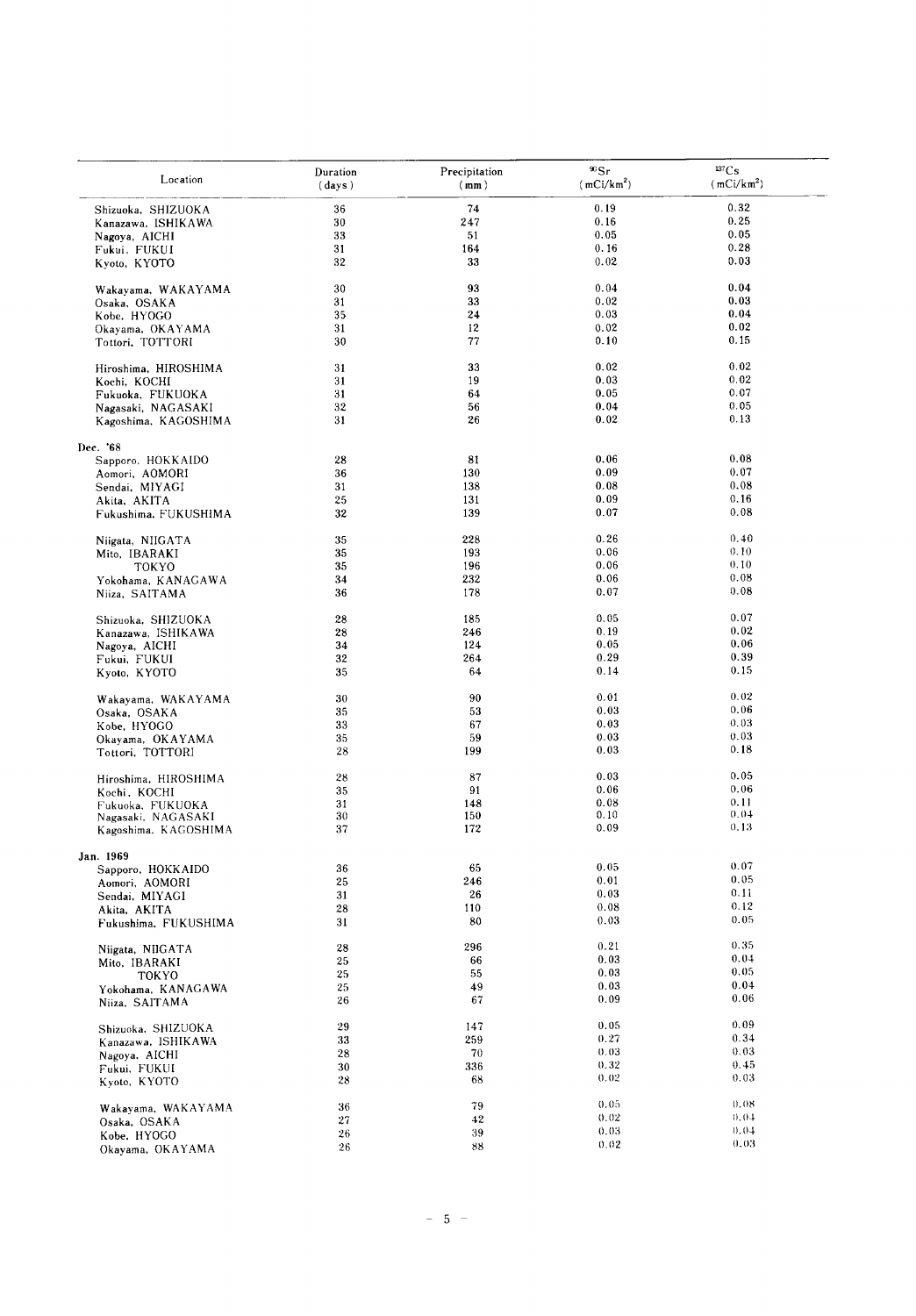| Location                      | Duration<br>(days) | Precipitation<br>(mm) | $^{90}\rm{Sr}$<br>(mCi/km <sup>2</sup> ) | $^{137}\mathrm{Cs}$<br>(mCi/km <sup>2</sup> ) |
|-------------------------------|--------------------|-----------------------|------------------------------------------|-----------------------------------------------|
| Tottori, TOTTORI              | 34                 | 203                   | 0.28                                     | 0.40                                          |
| Hiroshima, HIROSHIMA          | 35                 | 70                    | 0.04                                     |                                               |
| Kochi, KOCHI                  | 26                 | 149                   | 0.04                                     | 0.06                                          |
| Fukuoka, FUKUOKA              | 31                 | 100                   |                                          | 0.05                                          |
| Nagasaki, NAGASAKI            | 31                 |                       | 0.07                                     | 0.13                                          |
| Kagoshima, KAGOSHIMA          | 25                 | 112                   | 0.06                                     | 0.12                                          |
|                               |                    | 47                    | 0.04                                     | 0.06                                          |
| Feb. '69<br>Sapporo, HOKKAIDO |                    |                       |                                          |                                               |
|                               | 29                 | 120                   | 0.04                                     | 0.05                                          |
| Aomori, AOMORI                | 28                 | 134                   | 0.09                                     | 0.14                                          |
| Sendai, MIYAGI                | 28                 | 80                    | 0.03                                     | 0.07                                          |
| Akita. AKITA                  | 29                 | 65                    | 0.06                                     | 0.10                                          |
| Fukushima, FUKUSHIMA          | 29                 | 64                    | 0.04                                     | 0.07                                          |
| Niigata, NIIGATA              | 28                 | 119                   | 0.11                                     | 0.17                                          |
| Mito, IBARAKI                 | 28                 | 76                    | 0.03                                     |                                               |
| TOKYO                         | 28                 | 78                    |                                          | 0.04                                          |
| Yokohama, KANAGAWA            |                    |                       | 0.04<br>0.05                             | 0.08                                          |
| Niiza, SAITAMA                | 28                 | 95                    | 0.09                                     | 0.09                                          |
|                               |                    |                       |                                          | 0.07                                          |
| Shizuoka, SHIZUOKA            | 32                 | 121                   | 0.08                                     | 0.11                                          |
| Kanazawa, ISHIKAWA            | 28                 | 165                   | 0.13                                     | 0.20                                          |
| Nagoya, AICHI                 | 28                 | 81                    | 0.04                                     | 0.06                                          |
| Fukui, FUKUI                  | 26                 | 188                   | 0.19                                     | 0.30                                          |
| Kyoto, KYOTO                  | 29                 | 121                   | 0.04                                     | 0.04                                          |
| Wakayama, WAKAYAMA            | 27                 | 97                    |                                          |                                               |
| Osaka, OSAKA                  | 28                 | 104                   | 0.04                                     | 0.05                                          |
| Kobe, HYOGO                   | 29                 |                       | 0.04                                     | 0.05                                          |
| Okayama, OKAYAMA              | 28                 | 69                    | 0.05                                     | 0.06                                          |
| Tottori, TOTTORI              | 28                 | 54                    | 0.03                                     | 0.03                                          |
|                               |                    | 163                   | 0.21                                     | 0.34                                          |
| Hiroshima, HIROSHIMA          | 29                 | 59                    | 0.04                                     | 0.06                                          |
| Kochi, KOCHI                  | 28                 | 80                    | 0.07                                     | 0.07                                          |
| Fukuoka, FUKUOKA              | 29                 | 104                   | 0.08                                     | 0.10                                          |
| Nagasaki, NAGASAKI            | 28                 | 67                    | 0.07                                     | 0.09                                          |
| Kagoshima, KAGOSHIMA          | 28                 | 81                    | 0.05                                     | 0.07                                          |
| Mar. '69                      |                    |                       |                                          |                                               |
| Sapporo, HOKKAIDO             | 31                 |                       |                                          |                                               |
| Aomori, AOMORI                | 31                 | 43                    | 0.07                                     | 0.11                                          |
| Sendai, MIYAGI                | 31                 | 70                    | 0.06                                     | 0.12                                          |
| Akita, AKITA                  | 25                 | 64                    | 0.05                                     | 0.13                                          |
| Fukushima, FUKUSHIMA          | 32                 | 77                    | 0.12                                     | 0.18                                          |
|                               |                    | 109                   | 0.05                                     | 0.08                                          |
| Niigata, NHGATA               | 31                 | 137                   | 0.14                                     | 0.19                                          |
| Mito, IBARAKI                 | 31                 | 178                   | 0.09                                     | 0.11                                          |
| TOKYO                         | 31                 | 121                   | 0.07                                     | 0.09                                          |
| Yokohama, KANAGAWA            | 31                 | 144                   | 0.09                                     | 0.16                                          |
| Niiza, SAITAMA                | 24                 | 125                   | 0.04                                     | 0.05                                          |
| Shizuoka, SHIZUOKA            | 29                 | 300                   |                                          |                                               |
| Kanazawa, ISHIKAWA            | 31                 |                       | 0.27                                     | 0.34                                          |
| Nagoya, AICHI                 | 32                 | 149                   | 0.19                                     | 0.27                                          |
| Fukui, FUKUI                  | 31                 | 151                   | 0.06                                     | 0.07                                          |
| Kyoto, KYOTO                  | 31                 | 168                   | 0.14                                     | 0.17                                          |
|                               |                    | 143                   | 0.08                                     | 0.11                                          |
| Wakayama, WAKAYAMA            | 31                 | 118                   | 0.08                                     | 0.04                                          |
| Osaka, OSAKA                  | 28                 | 155                   | 0.06                                     | 0.10                                          |
| Kobe, HYOGO                   | 31                 | 107                   | 0.06                                     |                                               |
| Okayama, OKAYAMA              | 31                 | 52                    | 0.04                                     | 0.10                                          |
| Tottori, TOTTORI              | 30                 | 138                   | 0.15                                     | 0.04<br>0.29                                  |
| Hiroshima, HIROSHIMA          | 32                 |                       |                                          |                                               |
| Kochi, KOCHI                  |                    | 63                    | 0.06                                     | 0.08                                          |
| Fukuoka, FUKUOKA              | 26                 | 68                    | 0.07                                     | 0.08                                          |
| Nagasaki, NAGASAKI            | 32                 | 85                    | 0.06                                     | 0.11                                          |
| Kagoshima, KAGOSHIMA          | 31                 | 114                   | 0.12                                     | 0.15                                          |
|                               | 32                 | 188                   | 0.10                                     | 0.15                                          |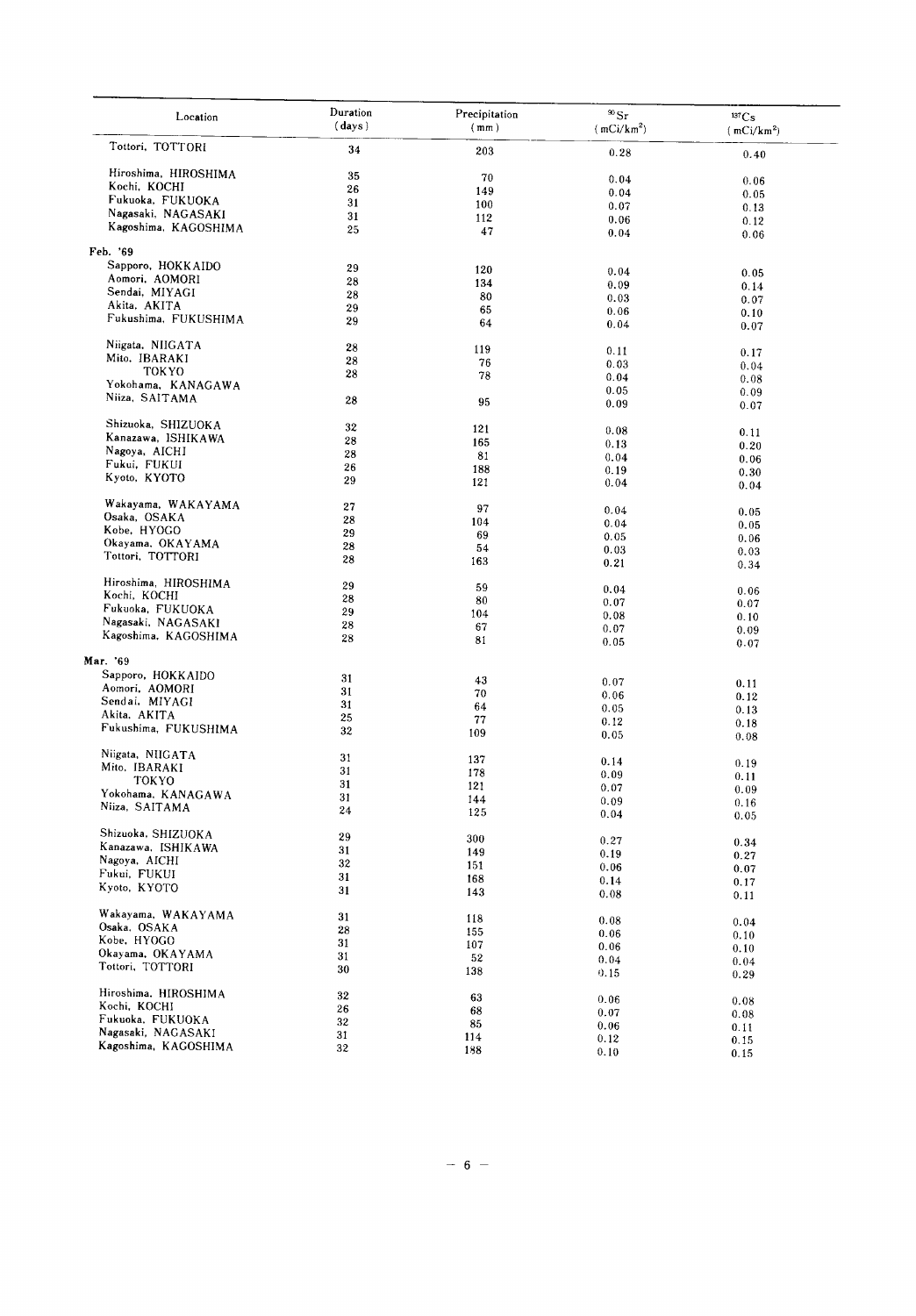Table 2 shows the monthly mean values of strontium-90 and cesium-137 collected by the 25 locations during the period from April 1968 to March 1969.

Table 3 shows the monthly mean values of precipitation, strontium-90 and cesium-137 deposits in each sampling location during the period from April 1968 to March 1969.

Table 2 . Monthly Mean Values of  $\mathrm{^{99}Sr}$  and  $\mathrm{^{137}Cs}$  Collected by the  $25$  Locations  $-Apr.,1968$  to Mar.,  $1969-$ (Continued from Table 2, Issue No. 19, of this Publication)

| Month              | Precipitation<br>(mm) |       | $\mathrm{^{90}Sr}$<br>(mCi/km <sup>2</sup> ) |      | ${}^{137}Cs$<br>$(mCi/km^2)$ | $\int^7$ Cs/ $\int^8$ Sr<br>137 |
|--------------------|-----------------------|-------|----------------------------------------------|------|------------------------------|---------------------------------|
| Apr. 1968          | 94                    | 0.159 | 0.208                                        | 1.31 |                              |                                 |
| $May$ "            | 122                   | 0.150 | 0.200                                        | 1.33 |                              |                                 |
| June "             | 162                   | 0.193 | 0.241                                        | 1.25 |                              |                                 |
| July $\#$          | 185                   | 0.114 | 0.156                                        | 1.37 |                              |                                 |
| Aug. $\pi$         | 208                   | 0.088 | 0.120                                        | 1.36 |                              |                                 |
| Sept. $n$          | 153                   | 0.083 | 0.114                                        | 1.37 |                              |                                 |
| Oct. $\#$          | 127                   | 0.060 | 0.086                                        | 1.43 |                              |                                 |
| Nov. $\frac{1}{2}$ | 69                    | 0.062 | 0.096                                        | 1.55 |                              |                                 |
| Dec. $\mu$         | 145                   | 0.084 | 0.105                                        | 1.25 |                              |                                 |
| Jan. 1969          | 114                   | 0.077 | 0.116                                        | 1.51 |                              |                                 |
| Feb. "             | 99                    | 0.070 | 0.100                                        | 1.43 |                              |                                 |
| Mar. "             | 122                   | 0.093 | 0.133                                        | 1.43 |                              |                                 |
| Average            | 133                   | 0.103 | 0.140                                        | 1.38 |                              |                                 |

Table 3. Monthly Mean Values of Precipitation, 90Sr and<sup>137</sup>Cs deposits

in each Sampling Location -Apr., 1968 to Mar., 1969-

(Continued from Table 3, Issue No. 19, of this Publication)

| Location     | Precipitation (mm) | $^{90}$ Sr (mCi/km <sup>2</sup> ) | $^{137}Cs$ (mCi/km <sup>2</sup> ) |
|--------------|--------------------|-----------------------------------|-----------------------------------|
| 1 Hokkaido   | 75                 | 0.070                             | 0.078                             |
| 2 Aomori     | 125                | 0.095                             | 0.123                             |
| 3 Miyagi     | 105                | 0.130                             | 0.161                             |
| 4 Akita      | 122                | 0.119                             | 0.173                             |
| 5 Fukushima  | 102                | 0.103                             | 0.140                             |
| 6 Niigata    | 129                | 0.118                             | 0.168                             |
| 7 Ibaraki    | 129                | 0.102                             | 0.144                             |
| 8 Tokyo      | 126                | 0.084                             | 0.113                             |
| 9 Kanagawa   | 150                | 0.118                             | 0.157                             |
| 10 Saitama   | 125                | 0.118                             | 0.155                             |
| 11 Shizuoka  | 190                | 0.156                             | 0.281                             |
| 12 Ishikawa  | 195                | 0.162                             | 0.191                             |
| 13 Aichi     | 123                | 0.097                             | 0.123                             |
| 14 Fukui     | 166                | 0.162                             | 0.228                             |
| 15 Kyoto     | 143                | 0.087                             | 0.108                             |
| 16 Wakayama  | 131                | 0.064                             | 0.077                             |
| 17 Osaka     | 115                | 0.083                             | 0.098                             |
| 18 Hyogo     | 96                 | 0.065                             | 0.088                             |
| 19 Okayama   | 101                | 0.064                             | 0.072                             |
| 20 Tottori   | 144                | 0.141                             | 0.215                             |
| 21 Hiroshima | 94                 | 0.063                             | 0.084                             |
| 22 Kochi     | 203                | 0.131                             | 0.166                             |
| 23 Fukuoka   | 117                | 0.080                             | 0.118                             |
| 24 Nagasaki  | 161                | 0.083                             | 0.112                             |
| 25 Kagoshima | 163                | 0.075                             | 0.109                             |
| Average      | 133                | 0.103                             | 0.140                             |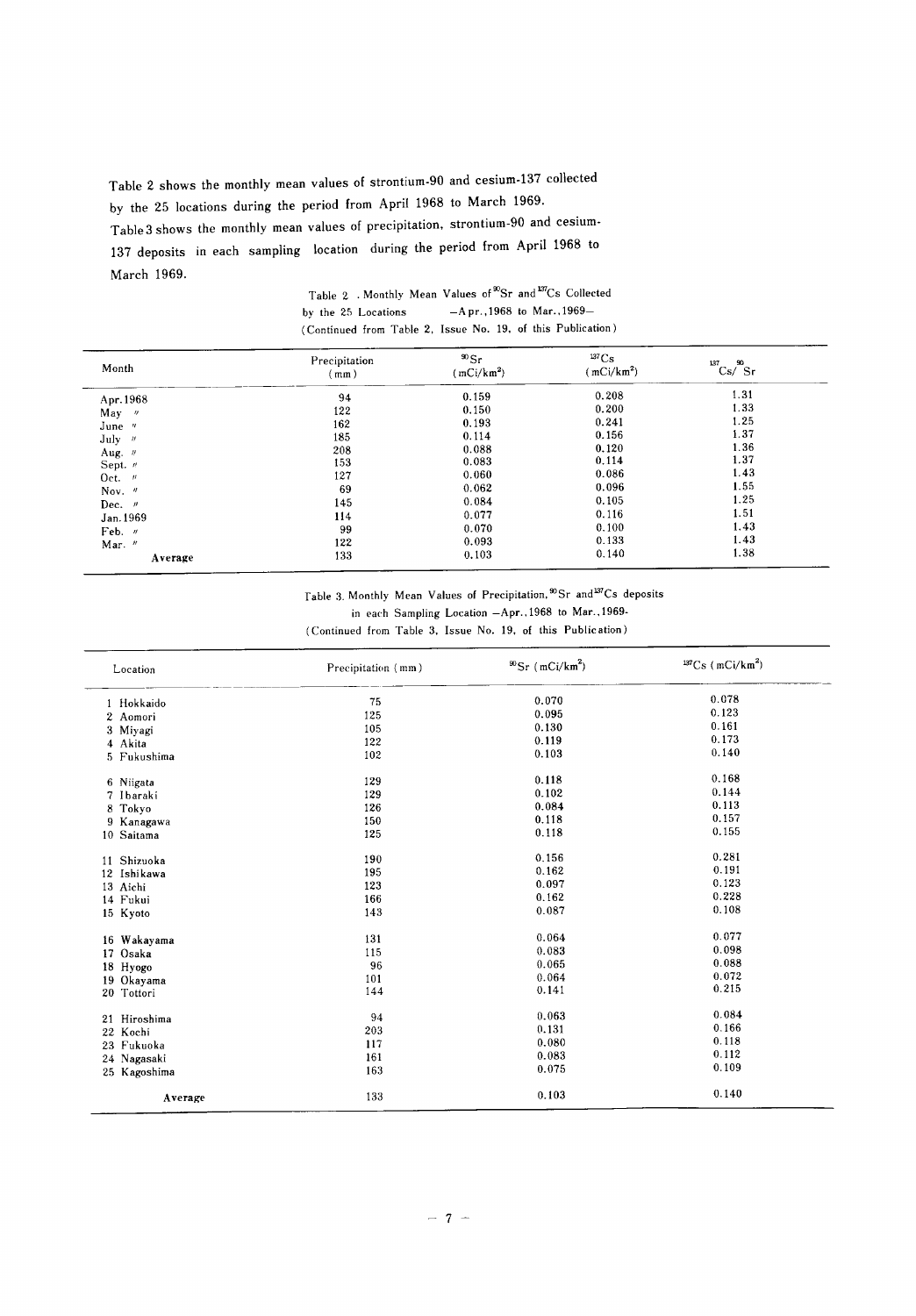#### Strontium-90, Cesium-137 and Cerium-144 in Air-borne Dust

(Japan Analytical Chemistry Research Institute)

Since April 1964, the Japan Analytical Chemistry Research Institute started the analyses of strontium-90, cesium-137 and cerium-144 content in air-borne dust.

Samples are collected by 9 prefectural public health laboratories, using a cottrell type dust collector (1,200 liters per hour). Figure 2 shows the sampling locations.

Results obtained during the period from April 1968 to March 1969 are shown in Table 4.



#### Table 4.  $\mathrm{^{80}Sr}$ ,  $\mathrm{^{137}Cs}$  and  $\mathrm{^{144}Ce}$  in Air-borne Dust -Apr., 1968 to Mar., 1969-By T. Asari, M. Chiba and M. Kuroda

(Japan Analytical Chemistry Research Institute)

(Continued from Table 4, Issue No. 19, of this Publication)

| Location             | Duration<br>(days) | Air Inhaled<br>(m <sup>2</sup> ) | Efficiency of<br>Cottrell $(\% )$ | ${}^{\circ}Sr$<br>$(pCi/10^{6}l)$ | ${}^{137}Cs$<br>(pCi/10 <sup>6</sup> l) | $^{144}Ce + ^{144}Pr$<br>(pCi/10 <sup>6</sup> l) |
|----------------------|--------------------|----------------------------------|-----------------------------------|-----------------------------------|-----------------------------------------|--------------------------------------------------|
| 1968<br>Apr.         |                    |                                  |                                   |                                   |                                         |                                                  |
| Niigata, NIIGATA     | 21                 | 1286                             | 95                                | 3.18                              |                                         |                                                  |
| Mito, IBARAKI        | 30                 | 38880                            | 70                                |                                   | 3.16                                    | 19.48                                            |
| Nagoya, AICHI        | 18                 |                                  |                                   | 2.38                              | 3.78                                    | 32.69                                            |
| Fukui, FUKUI         |                    | 2340                             | 95                                | 2.54                              | 4.42                                    | 42.70                                            |
| $^{\prime\prime}$    | 21                 | 900                              | 96                                | 7.97                              | 11.83                                   | 104.20                                           |
| $\boldsymbol{\eta}$  | 16                 | 840                              | 96                                | 2.08                              | 2.83                                    | 22.16                                            |
| Osaka, OSAKA         | 20                 | 8298                             | 90                                | 4.75                              | 7.69                                    |                                                  |
| Hiroshima, HIROSHIMA | 28                 | 7800                             | 80                                | 0.37                              |                                         | 77.22                                            |
| Nagasaki, NAGASAKI   | 23                 | 1800                             | 90                                |                                   | 0.46                                    | 27.55                                            |
|                      |                    |                                  |                                   | 8.07                              | 14.51                                   | 87.72                                            |
| May. '68             |                    |                                  |                                   |                                   |                                         |                                                  |
| Niigata, NIIGATA     | 13                 | 1286                             | 95                                | 1.73                              | 1.03                                    | 6.73                                             |
| Mito, IBARAKI        | 25                 | 30240                            | 70                                | 2.20                              |                                         |                                                  |
| Shizuoka, SHIZUOKA   | 4                  | 3240                             |                                   |                                   | 3.25                                    | 31.89                                            |
| Nagoya, AICHI        | 15                 |                                  | 90                                | 0.57                              | 1.23                                    | 10.64                                            |
| Osaka, OSAKA         |                    | 2160                             | 95                                | 1.64                              | 2.01                                    | 17.59                                            |
|                      | 24                 | 7446                             | 90                                | 2.85                              | 5.65                                    | 42.05                                            |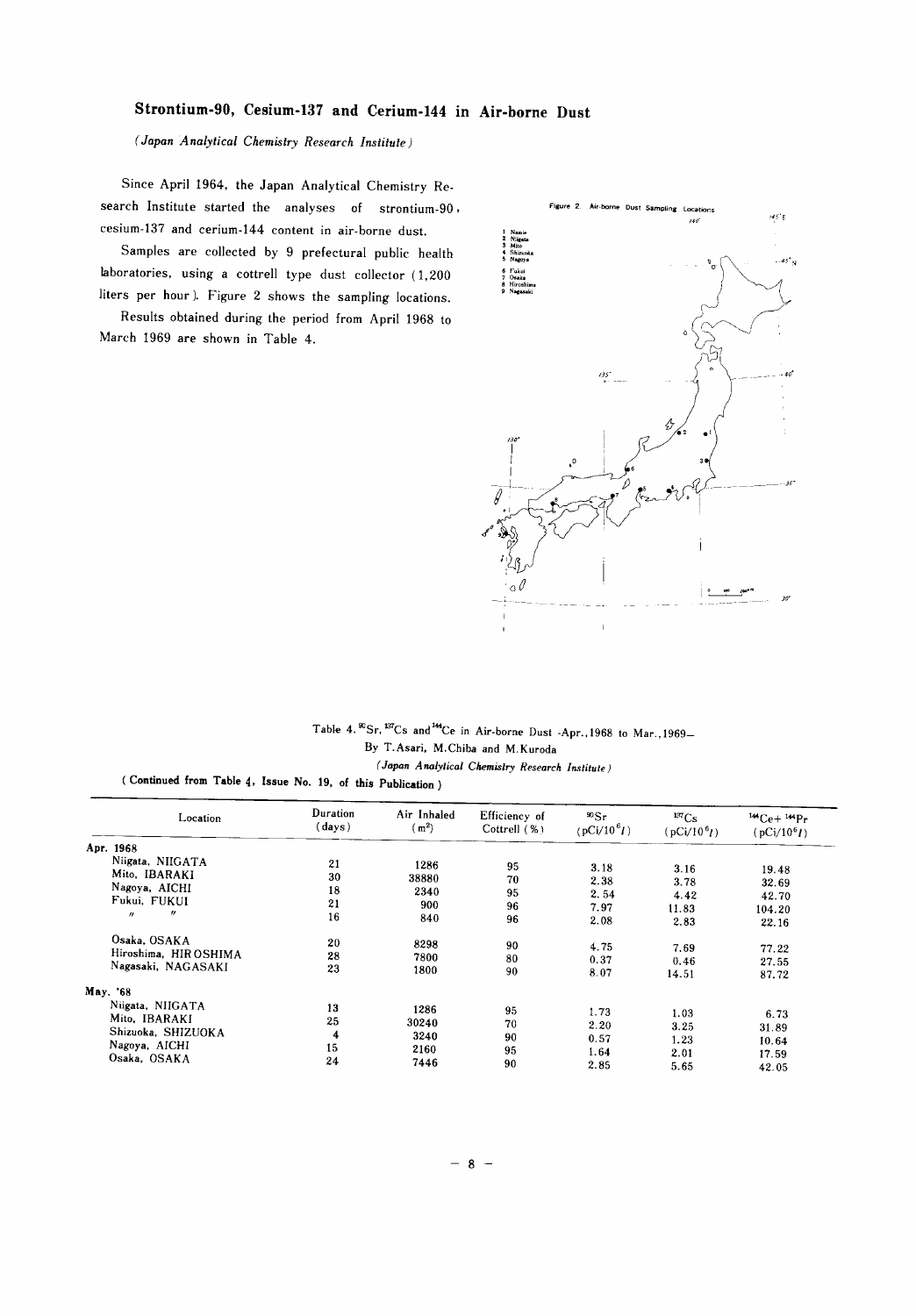| Location                                   | Duration<br>(days) | Air Inhaled<br>$(m^2)$ | Efficiency of<br>Cottrell $(% )$ | 90Sr<br>(pCi/10 <sup>6</sup> l) | ${}^{137}Cs$<br>(pCi/10 <sup>6</sup> l) | <sup>144</sup> Cet <sup>144</sup> Pr<br>(pCi/10 <sup>6</sup> l) |
|--------------------------------------------|--------------------|------------------------|----------------------------------|---------------------------------|-----------------------------------------|-----------------------------------------------------------------|
| Hirnshima, HIROSHIMA<br>Nagasaki, NAGASAKI | 25<br>23           | 7800<br>1800           | 80<br>90                         | 4.54<br>6.22                    | 4.69<br>10.36                           | 2.99<br>212.50                                                  |
| June. '68                                  |                    |                        |                                  |                                 |                                         |                                                                 |
| Niigata, NIIGATA                           | 22                 | 1286                   | 95                               | 1.80                            | 4.48                                    | 8.99                                                            |
| Mito, IBARAKI                              | 25                 | 34560                  | 70                               | 2.18                            | 3.75                                    | 37.64                                                           |
| Shizuoka, SHIZUOKA                         | 11                 | 3240                   | 90                               | 2.23                            | 3.76                                    | 28.53                                                           |
| $^{\prime\prime}$<br>$\boldsymbol{\eta}$   | 18                 | 3240                   | 90                               | 1.21                            | 1.80                                    | 19.84                                                           |
| Nagoya, AICHI                              | 18                 | 1980                   | 95                               | 2.39                            | 3.50                                    | 37.25                                                           |
| Fukui, FUKUI                               | 21                 | 848                    | 96                               | 3.13                            | 3.65                                    | 38.43                                                           |
| Osaka, OSAKA                               | 23                 | 7122                   | 90                               | 1.58                            | 2.09                                    | 32.73                                                           |
| Hiroshima. HIROSHIMA                       | 22                 | 7800                   | 80                               | 4.13                            | 0.52                                    | 23.53                                                           |
| Nagasaki, NAGASAKI                         | 25                 | 1800                   | 90                               | 8.27                            | 11.45                                   | 92.41                                                           |
| July. '68                                  |                    |                        |                                  |                                 |                                         |                                                                 |
| Niigata, NIIGATA                           | 27                 | 2160                   | 95                               | 0.62                            | 5.30                                    | 8.90                                                            |
| Mito, IBARAKI                              | 29                 | 38160                  | 70                               | 1.46                            | 2.39                                    | 27.35                                                           |
| Shizuoka, SHIZUOKA                         | 21                 | 6480                   | 90                               | 1.16                            | 1.83                                    | 17.45                                                           |
| Nagoya, AICHI                              | 8                  | 1080                   | 95                               | 0.85                            | 1.09                                    | 18.27                                                           |
| Fukui, FUKUI                               | 23                 | 720                    | 96                               | 1.49                            | 2.68                                    | 29.44                                                           |
|                                            |                    |                        |                                  |                                 |                                         |                                                                 |
| Osaka, OSAKA                               | 26                 | 9342                   | 90                               | 3.29                            | 4.83                                    | 24.39                                                           |
| Hiroshima, HIROSHIMA                       | 32                 | 7800                   | 80                               | 3.25                            | 4.28                                    | 22.10                                                           |
| Nagasaki, NAGASAKI                         | 28                 | 1800                   | 90                               | 1.89                            | 1.50                                    | 19.09                                                           |
| Aug. '68                                   |                    |                        |                                  |                                 |                                         |                                                                 |
| Niigata, NIIGATA                           | 23                 | 1728                   | 95                               | 1.50                            | 1.00                                    | 5.65                                                            |
| Mito. IBARAKI                              | 29                 | 38340                  | 70                               | 0.99                            | 1.50                                    | 16.31                                                           |
| Shizuoka, SHIZUOKA                         | 11                 | 3240                   | 90                               | 0.71                            | 4.70                                    | 11.61                                                           |
| Nagoya, AICHI                              | 19                 | 2880                   | 95                               | 0.74                            | 1.15                                    | 14.47                                                           |
| Fukui, FUKUI                               | 23                 | 960                    | 96                               | 3.81                            | 1.94                                    | 24.44                                                           |
| Osaka, OSAKA                               | 26                 | 6876                   | 90                               | 1.40                            | 1.83                                    | 13.17                                                           |
| Hiroshima, HIROSHIMA                       | 26                 | 7800                   | 80                               | 3.08                            | 1.72                                    | 18.86                                                           |
| Nagasaki, NAGASAKI                         | 26                 | 1800                   | 90                               | 1.91                            | 3.01                                    | 32.94                                                           |
| <b>Sept.</b> '68                           |                    |                        |                                  |                                 |                                         |                                                                 |
| Niigata, NIIGATA                           | 29                 | 2160                   | 95                               | 0.42                            | 0.78                                    | 4.98                                                            |
| Mito, IBARAKI                              | 28                 | 34560                  | 70                               | 0.33                            | 0.79                                    | 6.07                                                            |
| Shizuoka, SHIZUOKA                         | 12                 | 3240                   | 90                               | 1.33                            | 1.90                                    | 4.91                                                            |
| Nagoya, AICHI                              | 17                 | 1620                   | 95                               | 2.74                            | 2.19                                    | 36.08                                                           |
| Fukui, FUKUI                               | 22                 | 2880                   | 96                               | 1.24                            | 3.57                                    | 47.12                                                           |
| Osaka, OSAKA                               | 25                 | 6475                   | 90                               | 0.86                            | 1.20                                    | 7.96                                                            |
| Hiroshima, HIROSHIMA                       | 23                 | 7800                   | 80                               | 1.18                            | 4.54                                    | 9.27                                                            |
| Nagasaki, NAGASAKI                         | 25                 | 1800                   | 90                               | 1.88                            | 3.70                                    | 18.21                                                           |
| Oct. '68                                   |                    |                        |                                  |                                 |                                         |                                                                 |
| Niigata, NIIGATA                           | 22                 | 864                    | 95                               | 1.14                            | 1.60                                    | 5.24                                                            |
| Mito, IBARAKI                              | 28                 | 34360                  | 70                               | 0.31                            | 1.47                                    | 2.42                                                            |
| Shizuoka, SHIZUOKA                         | 13                 | 3240                   | 90                               | 1.04                            | 2.61                                    | 6.76                                                            |
| Nagoya, AICHI                              | 8                  | 1620                   | 95                               | 0.61                            | 1.36                                    | 12.18                                                           |
| Fukui, FUKUI                               | 18                 | 2160                   | 96                               | 1.69                            | 7.63                                    | 18.52                                                           |
| Osaka, OSAKA                               | 24                 | 5478                   | 90                               | 1.32                            | 1.84                                    | 12.03                                                           |
| Hiroshima, HIROSHIMA                       | 17                 | 7700                   | 80                               | 1.67                            | 3.01                                    | 20.50                                                           |
| Nagasaki, NAGASAKI                         | 21                 | 1800                   | 90                               | 1.98                            | 1.78                                    | 14.35                                                           |
|                                            |                    |                        |                                  |                                 |                                         |                                                                 |
| Nov. '68<br>Niigata, NIIGATA               | 22                 | 1728                   | 95                               | 0.46                            | 0.74                                    | 2.93                                                            |
| Mito, IBARAKI                              | 25                 | 34560                  | 70                               | 0.27                            | 0.23                                    | 1.23                                                            |
| Shizuoka, SHIZUOKA                         | 5                  | 3240                   | 90                               | 1.06                            | 1.70                                    | 3.90                                                            |
| Nagoya, AICHI                              | 10                 | 1170                   | 95                               | 1.29                            | 1.53                                    | 13.49                                                           |
| Fukui, FUKUI                               | 23                 | 2160                   | 96                               | 1.28                            | 3.66                                    | 10.31                                                           |
| Osaka, OSAKA                               | 17                 | 8229                   | 90                               | 1.48                            | 1.92                                    | 9.00                                                            |
| Hiroshima, HIROSHIMA                       | 26                 | 7600                   | 80                               | 1.24                            | 1.61                                    | 15.31                                                           |
| Nagasaki, NAGASAKI                         | 23                 | 1800                   | 90                               | 2.17                            | 3.07                                    | 16.06                                                           |
|                                            |                    |                        |                                  |                                 |                                         |                                                                 |
| Dec. '68                                   |                    |                        |                                  |                                 |                                         |                                                                 |
| Niigata, NIIGATA                           | 30                 | 3456                   | 95                               | 0.36                            | 0.69                                    | 1.62                                                            |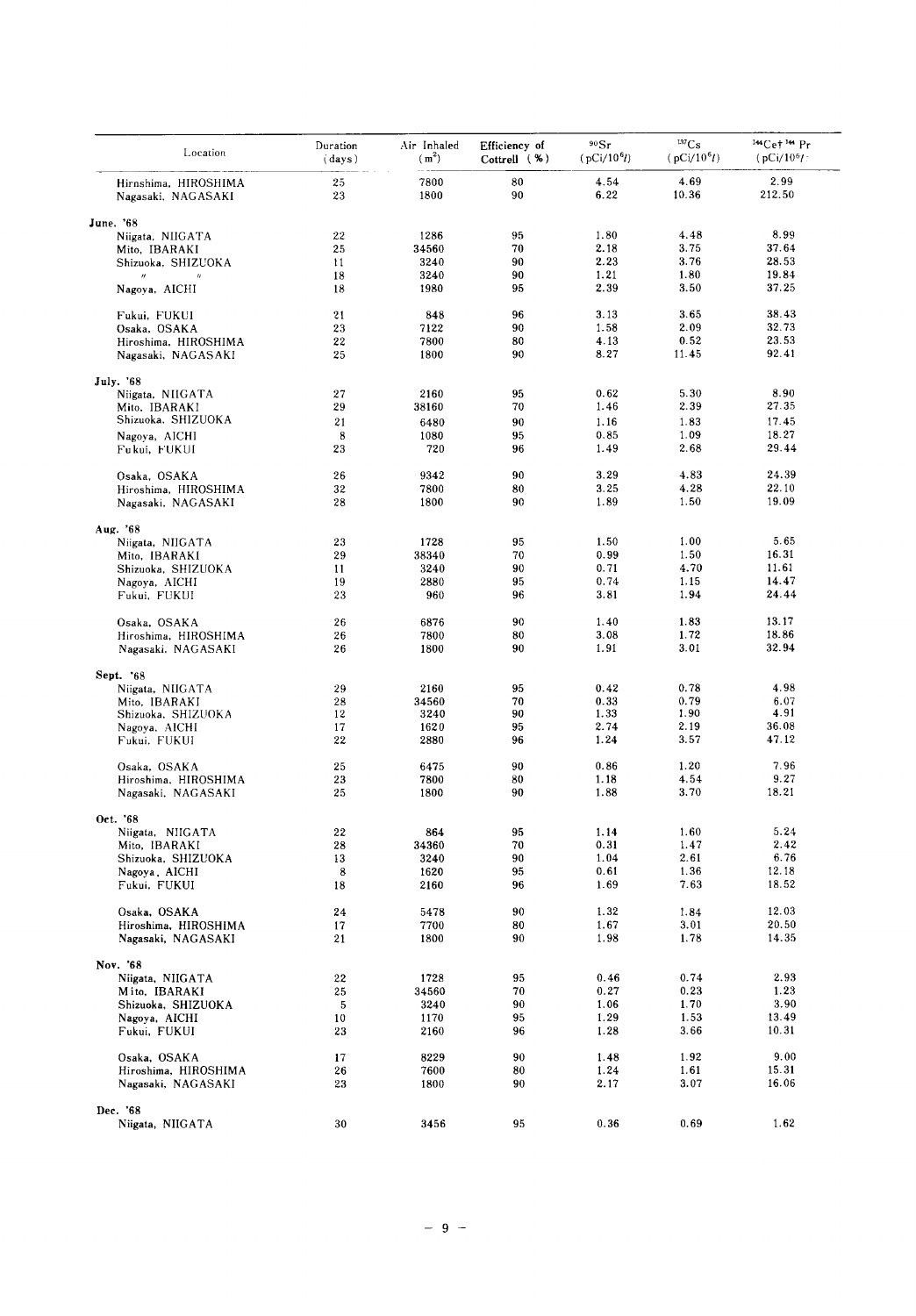| Location              | Duration<br>(days) | Air Inhaled<br>(m <sup>2</sup> ) | Efficiency of<br>Cottrell $(%$ | 90 Sr<br>(pCi/10 <sup>6</sup> l) | 137 Cs<br>$(pCi/10^6l)$ | <sup>144</sup> Ce† <sup>144</sup> Pr<br>(pCi/10 <sup>6</sup> l) |
|-----------------------|--------------------|----------------------------------|--------------------------------|----------------------------------|-------------------------|-----------------------------------------------------------------|
| Mito, IBARAKI         | 30                 | 51840                            | 70                             | 0.14                             | 0.18                    | 0.75                                                            |
| Shizuoka, SHIZUOKA    | 23                 | 3240                             | 90                             | 1.18                             | 2.14                    | 3.40                                                            |
| Nagoya, AICHI         | 25                 | 3240                             | 95                             | 0.79                             | 1.07                    | 5.50                                                            |
| Fukui, FUKUI          | 30                 | 7992                             | 96                             | 1.17                             | 2.04                    | 7.06                                                            |
| Osaka, OSAKA          | 16                 | 7956                             | 90                             | 1.33                             | 1.57                    | 9.63                                                            |
| Hiroshima, HIROSHIMA  | 28                 | 9200                             | 80                             | 1.11                             | 1.45                    | 10.66                                                           |
| Nagasaki, NAGASAKI    | 30                 | 2700                             | 90                             | 2.08                             | 4,61                    | 21 76                                                           |
| Jan. 1969             |                    |                                  |                                |                                  |                         |                                                                 |
| Niigata, NIIGATA      | 22                 | 1728                             | 95                             | 1.44                             | 0.69                    | 3.47                                                            |
| Mito, IBARAKI         | 29                 | 90540                            | 70                             | 0.12                             | 0.14                    | 0.67                                                            |
| Shizuoka, SHIZUOKA    | 19                 | 3240                             | 90                             | 3.66                             | 1.00                    | 4.61                                                            |
| Nagoya, AICHI         | 9                  | 1080                             | 95                             | 2.96                             | 1.35                    | 8.29                                                            |
| Fukui, FUKUI          | 18                 | 2908                             | 96                             | 0.33                             | 2.41                    | 11,66                                                           |
| Osak a, OSAKA         | 12                 | 7113                             | 90                             | 0.36                             | 1.14                    | 3.87                                                            |
| Hiroshima, HIROSHIMA  | 22                 | 9100                             | 80                             | 0.98                             | 1.28                    | 8.95                                                            |
| Nagasaki, NAGASAKI    | 22                 | 1800                             | 90                             | 2.27                             | 4.65                    | 21.38                                                           |
| Feb. '69              |                    |                                  |                                |                                  |                         |                                                                 |
| Namie, FUKUSHIMA      | 23                 | 1814400                          | 97                             | 0.003                            | 0.001                   | 0.01                                                            |
| Niigata, NIIGATA      | 22                 | 1728                             | 95                             | 0.63                             | 093                     | 5.55                                                            |
| Mito, IBARAKI         | 25                 | 30240                            | 70                             | 0.15                             | 0.23                    | 0.93                                                            |
| Shizuoka, SHIZUOKA    | 24                 | 3240                             | 90                             | 1.66                             | 1.98                    | 4.33                                                            |
| Nagoya, AICHI         | 9                  | 1600                             | 95                             | 1.03                             | 1.20                    | 6.76                                                            |
| Fukui, FUKUI          | 22                 | 2160                             | 96                             | 2.81                             | 3.51                    | 24.66                                                           |
| Osaka, OSAKA          | 14                 | 8358                             | 90                             | 1.22                             | 1.43                    | 1.06                                                            |
| Hi roshima, HIROSHIMA | 25                 | 7600                             | 80                             | 1.71                             | 2.29                    | 17.45                                                           |
| Nagasaki, NAGASAKI    | 22                 | 1800                             | 90                             | 2.02                             | 2.43                    | 13.86                                                           |
| Mar. '69              |                    |                                  |                                |                                  |                         |                                                                 |
| Namie, FUKUSHIMA      | 25                 | 2687400                          | 97                             | 0.002                            | 0.003                   | 0.02                                                            |
| Niigata, NIIGATA      | 29                 | 1160                             | 95                             | 1.09                             | 1.45                    | 8.92                                                            |
| Mito, IBARAKI         | 29                 | 35280                            | 70                             | 0.31                             | 0.49                    | 2.20                                                            |
| Shizuoka, SHIZUOKA    | 15                 | 3240                             | 90                             | 1.70                             | 4.93                    | 17.28                                                           |
| Nagoya, AICHI         | 21                 | 2160                             | 95                             | 1.35                             | 1.50                    | 34.16                                                           |
| Fukui, FUKUI          | 23                 | 2160                             | 96                             | 3.67                             | 4.44                    | 10.28                                                           |
| Osaka, OSAKA          | 25                 | 8952                             | 90                             | 2.08                             | 2.85                    | 1.89                                                            |
| Hiroshima, HIROSHIMA  | 24                 | 7800                             | 80                             | 1.42                             | 2.12                    | 17.74                                                           |
| Nagasaki, NAGASAKI    | 24                 | 1800                             | 90                             | 293                              | 5.90                    | 15.81                                                           |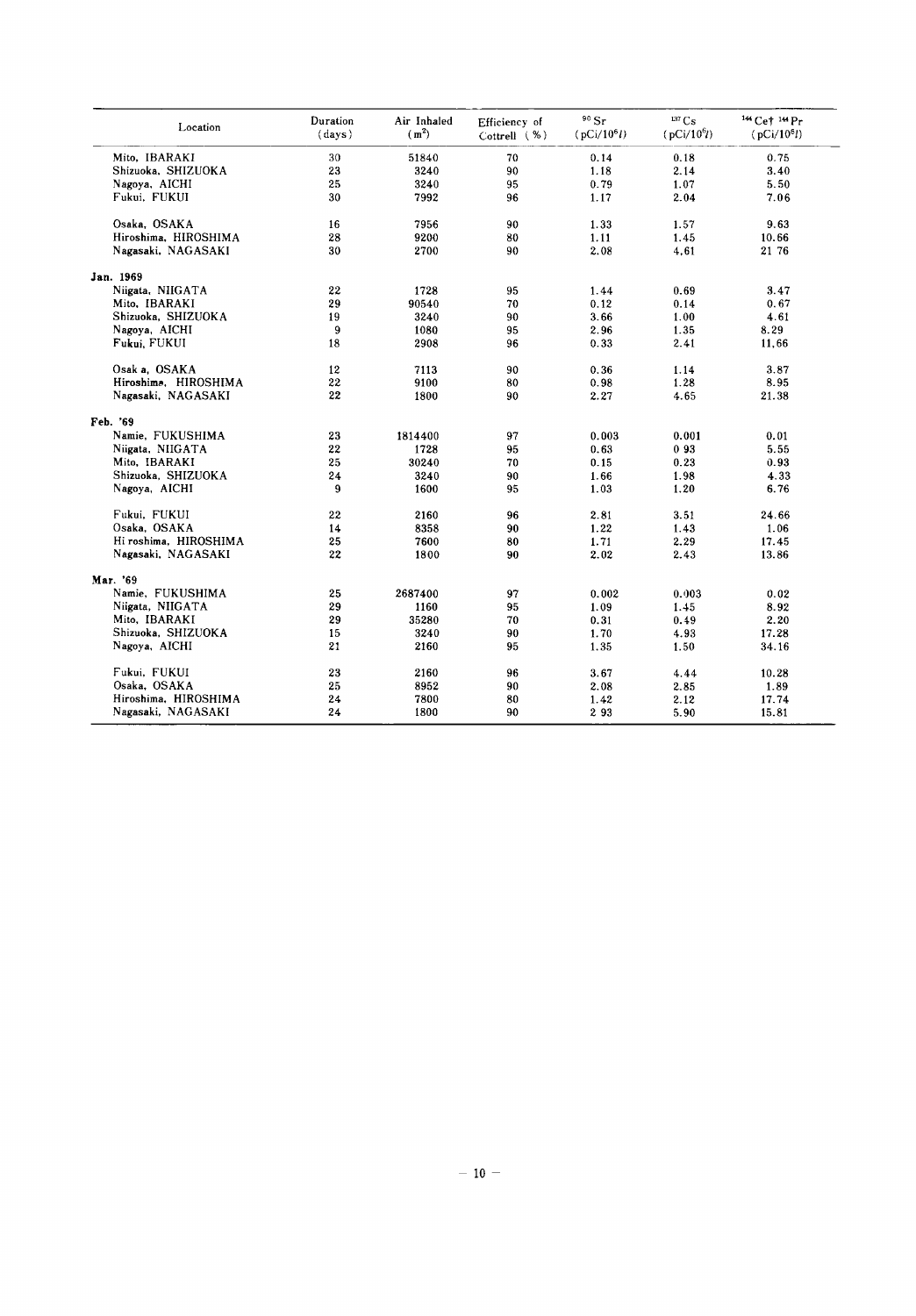# Geographical Data

#### Strontium-90, Cesium-137 and Cerium-144 in Soil

(Japan Analytical Chemistry Research Institute)

The Japan Analytical Chemistry Research Institute has analyzed surface soil samples collected from 18 prefectures, to determine the total deposits ot fallout.

Sampling locations are indicated in Figure 3.

Soil samples were collected at depths of  $0 \sim 5$ cm and  $0 - 20$  cm on grassland or bare surface at each sampling location. The samples were analvzed using the method recommended by the Science and Technology Agency.

Results obtained during the period from July to December, 1968 are shown in Table 5.



Table 5. <sup>90</sup>Sr, <sup>137</sup>Cs and <sup>144</sup>Ce in Soil -July to Dec., 1968-By T. Asari, M. Chiba and M. Kuroda

 $\langle Japan\ Analytical\ Chemistry\ Research\ Institute\rangle$ (Continued from Table 1, Issue No. 21 of this Publication)

| Location                                                         | Sampling<br>Depth               | Dry Soil<br>Collected |                      | $\rm{^{90}Sr}$    |                        | $137 \text{ Cs}$    |                   |                        | $^{144}Ce + ^{144}Pr$ |                             |
|------------------------------------------------------------------|---------------------------------|-----------------------|----------------------|-------------------|------------------------|---------------------|-------------------|------------------------|-----------------------|-----------------------------|
|                                                                  | $(c_{m})$                       | $Ca(\%)$              | $K(\%)$              | (pCi/kg)          | (mCi/km <sup>2</sup> ) | (mCi/gCa)           | (pCi/kg)          | $(mCi/km^2)$           | (mCi/gK)              | $\langle mCi /km^2 \rangle$ |
| July<br>1968                                                     |                                 |                       |                      |                   |                        |                     |                   |                        |                       |                             |
| Sapporo, HOKKAIDO<br>$\boldsymbol{\mu}$                          | $0 - 5$<br>$0 - 20$             | 0.44<br>0.58          | 0.12<br>0.16         | 616<br>319        | 24.9<br>44.6           | 140<br>55           | 723<br>440        | 29.2<br>61.7           | 603<br>275            | 7.4<br>17.8                 |
| Aomori, AOMORI<br>$^{\prime\prime}$<br>n                         | $0 - 5$<br>$0 - 20$             | 0.08<br>0.04          | 0.16<br>0.15         | 1302<br>409       | 45.0<br>58.8           | 1628<br>1023        | 1097<br>741       | 37.9<br>106.4          | 686                   | 14.5                        |
| Murata, MIYAGI                                                   | $0 - 5$                         | 0.08                  | 0.11                 | 462               | 20.5                   | 578                 | 677               | 30.1                   | 494<br>615            | 12.4<br>7.4                 |
| $\boldsymbol{H}$<br>#<br>Akabane, AICHI<br>$\boldsymbol{y}$<br>Ħ | $0 - 20$<br>$0 - 5$<br>$0 - 20$ | 0.08<br>0.03<br>0.09  | 0.09<br>0.15<br>0.17 | 330<br>190<br>198 | 56.6<br>11.2           | 413<br>633          | 552<br>502        | 94.9<br>29.5           | 613<br>335            | 26.2<br>11.8                |
| Miyazu, KYOTO<br>$\boldsymbol{n}$<br>$\boldsymbol{n}$            | $0 - 5$<br>$0 - 20$             | 0.02<br>0.01          | 0.17<br>0.17         | 395<br>256        | 69.3<br>15.9<br>64.7   | 220<br>1975<br>2560 | 514<br>990<br>447 | 179.8<br>39.9<br>113.2 | 302<br>582<br>263     | 57.0<br>8.9<br>15.9         |
| Tsuyama, OKAYAMA                                                 | $0 - 5$                         | 0.05                  | 0.23                 | 576               | 21.5                   | 1152                | 1254              | 46.8                   | 545                   | 8.3                         |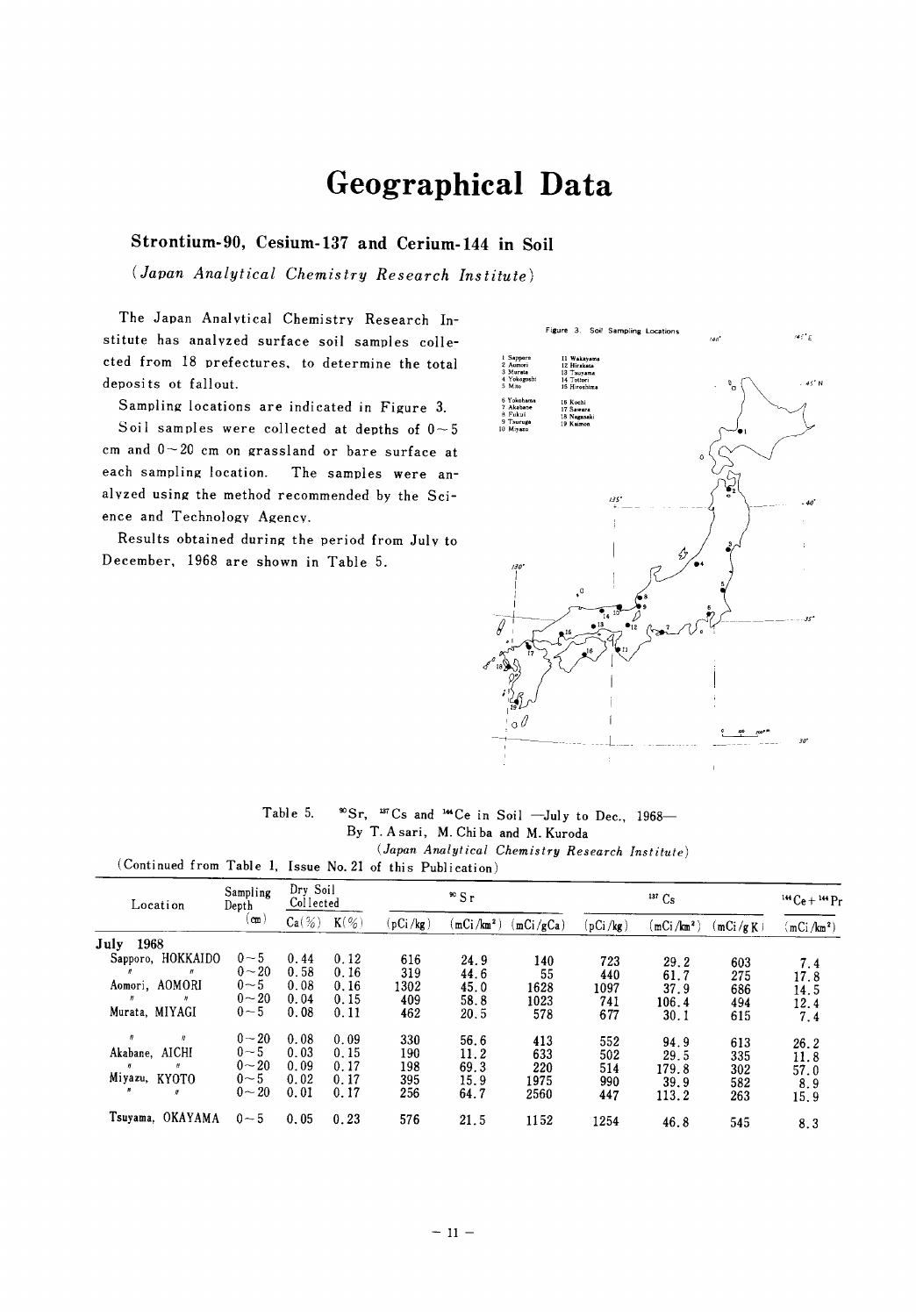| Location                                                                                                                                                                                                                                                                                                                                                                                                                                                                                                                                                                           | Sampling<br>Depth<br>(m)                                 | Dry Soil<br>Collected                                |                                                      | $\mathbf{S}$ s                                |                                                     |                                              | $137 \text{Cs}$                                 |                                                     |                                                  | $^{144}$ Ce + $^{144}$ Pr                         |  |
|------------------------------------------------------------------------------------------------------------------------------------------------------------------------------------------------------------------------------------------------------------------------------------------------------------------------------------------------------------------------------------------------------------------------------------------------------------------------------------------------------------------------------------------------------------------------------------|----------------------------------------------------------|------------------------------------------------------|------------------------------------------------------|-----------------------------------------------|-----------------------------------------------------|----------------------------------------------|-------------------------------------------------|-----------------------------------------------------|--------------------------------------------------|---------------------------------------------------|--|
|                                                                                                                                                                                                                                                                                                                                                                                                                                                                                                                                                                                    |                                                          | $Ca(\%)$                                             | (%)                                                  | (pCi/kg)                                      | (mCi/km <sup>2</sup> )                              | (mCi/gCa)                                    | (pCi/kg)                                        | (mCi/km <sup>2</sup> )                              | (mCi/gK)                                         | (mCi/km <sup>2</sup> )                            |  |
| Tsuyama, OKAYAMA $0 \sim 20$<br>Hiroshima, HIROSHIMA0 $-5$<br>$\boldsymbol{H}$<br>$\boldsymbol{u}$<br>Kochi, KOCHI<br>$\theta$ and $\theta$ and $\theta$ and $\theta$ and $\theta$ and $\theta$ and $\theta$ and $\theta$ and $\theta$ and $\theta$ and $\theta$ and $\theta$ and $\theta$ and $\theta$ and $\theta$ and $\theta$ and $\theta$ and $\theta$ and $\theta$ and $\theta$ and $\theta$ and $\theta$ and $\theta$ and $\theta$ and $\theta$<br>Kaimon, KAGOSHIMA $0 - 5$<br>$\mathbf{H}$ and $\mathbf{H}$ and $\mathbf{H}$ and $\mathbf{H}$ are the set of $\mathbf{H}$ | $0 - 20$<br>$0 - 5$<br>$0 - 20$<br>$0 - 20$              | 0.04<br>0.08<br>0.14<br>0.26<br>0.24<br>1.56<br>1.83 | 0.29<br>0.21<br>0.16<br>0.27<br>0.19<br>0.05<br>0.05 | 220<br>377<br>208<br>594<br>236<br>207<br>192 | 28.3<br>16.2<br>52.6<br>18.9<br>29.0<br>5.6<br>27.2 | 550<br>471<br>149<br>228<br>98<br>- 13<br>10 | 472<br>948<br>493<br>2305<br>- 73<br>638<br>517 | 60.7<br>40.7<br>124.7<br>7.3<br>9.0<br>27.2<br>73.4 | 163<br>451<br>308<br>854<br>- 38<br>1276<br>1034 | 7.7<br>5.7<br>27.6<br>8.0<br>10.1<br>14.9<br>35.0 |  |
| Aug. '68<br>Yokogoshi, NIIGATA<br>$\mathbb{R}$ and $\mathbb{R}$ and $\mathbb{R}$ and $\mathbb{R}$ and $\mathbb{R}$ and $\mathbb{R}$ and $\mathbb{R}$ and $\mathbb{R}$ and $\mathbb{R}$ and $\mathbb{R}$ and $\mathbb{R}$ and $\mathbb{R}$ and $\mathbb{R}$ and $\mathbb{R}$ and $\mathbb{R}$ and $\mathbb{R}$ and $\mathbb{R}$ and<br>Mito, IBARAKI<br>$\mathcal{U}$ and $\mathcal{U}$ and $\mathcal{U}$<br>Fukui, FUKUI                                                                                                                                                           | $0\sim5$<br>$0 - 20$<br>$0 - 20$<br>$0 - 20$<br>$0 - 20$ | 0.14<br>0.12<br>0.45<br>0.48<br>0.10                 | 0.22<br>0.16<br>0.13<br>0.15<br>0.21                 | 152<br>323<br>129<br>158<br>623               | 9.4<br>48.4<br>6.2<br>35.0<br>26.9                  | 109<br>269<br>- 29<br>33<br>623              | 113<br>648<br>255<br>336<br>1857                | 7.0<br>97.1<br>12.2<br>74.7<br>80.3                 | 51<br>405<br>196<br>224<br>884                   | 6.3<br>13.9<br>4.6<br>50.0<br>19.8                |  |
| $H$ and $H$<br>$\boldsymbol{H}$<br>Tsuruga, FUKUI<br>$H$ and $H$<br>Fukui, FUKUI<br>$\boldsymbol{\eta}$ and $\boldsymbol{\eta}$ and $\boldsymbol{\eta}$ and $\boldsymbol{\eta}$                                                                                                                                                                                                                                                                                                                                                                                                    | $0 - 20$<br>$0 - 5$<br>$0 - 20$<br>$0 - 5$<br>$0 - 20$   | 0.05<br>0.13<br>0.01<br>0.02<br>0.04                 | 0.12<br>0.22<br>0.06<br>0.06<br>0.08                 | 168<br>103<br>134<br>564<br>242               | 16.1<br>3.0<br>30.8<br>33.8<br>34.2                 | 336<br>- 79<br>1340<br>2820<br>605           | 1804<br>1649<br>698<br>863<br>1332              | 172.4<br>47.7<br>160.8<br>51.7<br>188.2             | 1503<br>750<br>1163<br>1438<br>1665              | 48.3<br>11.0<br>24.4<br>13.7<br>44.5              |  |
| Wakayama, WAKAYAMA $0\sim$ 5<br>$\overline{H}$ and $\overline{H}$ and $\overline{H}$ and $\overline{H}$ and $\overline{H}$ and $\overline{H}$ and $\overline{H}$ and $\overline{H}$ and $\overline{H}$ and $\overline{H}$ and $\overline{H}$ and $\overline{H}$ and $\overline{H}$ and $\overline{H}$ and $\overline{H}$ and $\overline{H}$ and $\overline{H}$ and<br>Hirakata, OSAKA<br>Tottori, TOTTORI<br>$\mathbf{n}$ and $\mathbf{n}$                                                                                                                                         | $0 - 20$<br>$0 - 5$<br>$0\sim5$<br>$0 - 20$              | 0.15<br>0.17<br>0.05<br>0.18<br>0.06                 | 0.25<br>0.29<br>0.21<br>0.17<br>0.18                 | 85<br>138<br>261<br>1385<br>783               | 2.9<br>25.2<br>14.0<br>50.3<br>154.5                | 57<br>- 81<br>522<br>769<br>1230             | 102<br>430<br>534<br>4769<br>5251               | 3, 5<br>7.8<br>28.7<br>173.4<br>103.6               | 41<br>148<br>254<br>2805<br>2917                 | 6.0<br>11.0<br>7.5<br>18.2<br>34.5                |  |
| Sawara, FUKUOKA<br>$\boldsymbol{\eta}$<br>$\boldsymbol{\theta}$<br>Nagasaki, NAGASAKI<br>$H$ and $H$ and $H$ and $H$ and $H$ and $H$ and $H$ and $H$                                                                                                                                                                                                                                                                                                                                                                                                                               | $0\sim5$<br>$0 - 20$<br>$0 - 5$<br>$0 - 20$              | 0.11<br>0.06<br>0.06<br>0.05                         | 0.19<br>0.19<br>0.13<br>0.12                         | 1005<br>390<br>427<br>251                     | 32.5<br>90.1<br>18.1<br>48.7                        | 914<br>650<br>712<br>502                     | 250<br>846<br>658<br>332                        | 80.8<br>195.2<br>27.9<br>64.5                       | 132<br>445<br>505<br>277                         | 13.8<br>36.1<br>4.7<br>20.4                       |  |
| Sept. '68<br>Yokohama, KANAGAWA $0 \sim 5$<br>H                                                                                                                                                                                                                                                                                                                                                                                                                                                                                                                                    | $0 - 20$                                                 | 0.40<br>0, 26                                        | 0.10<br>0.08                                         | 1152<br>384                                   | 32.9<br>68.2                                        | 298<br>148                                   | 2151<br>901                                     | 61.5<br>160.3                                       | 2151<br>1126                                     | 16.4<br>34.6                                      |  |
| Dec. '68<br>Hirakata, OSAKA $0 \sim 20$ 0.06                                                                                                                                                                                                                                                                                                                                                                                                                                                                                                                                       |                                                          |                                                      | 0.21                                                 | 153                                           | 31.8                                                | 255                                          | 264                                             | 54.7                                                | 126                                              | 20.7                                              |  |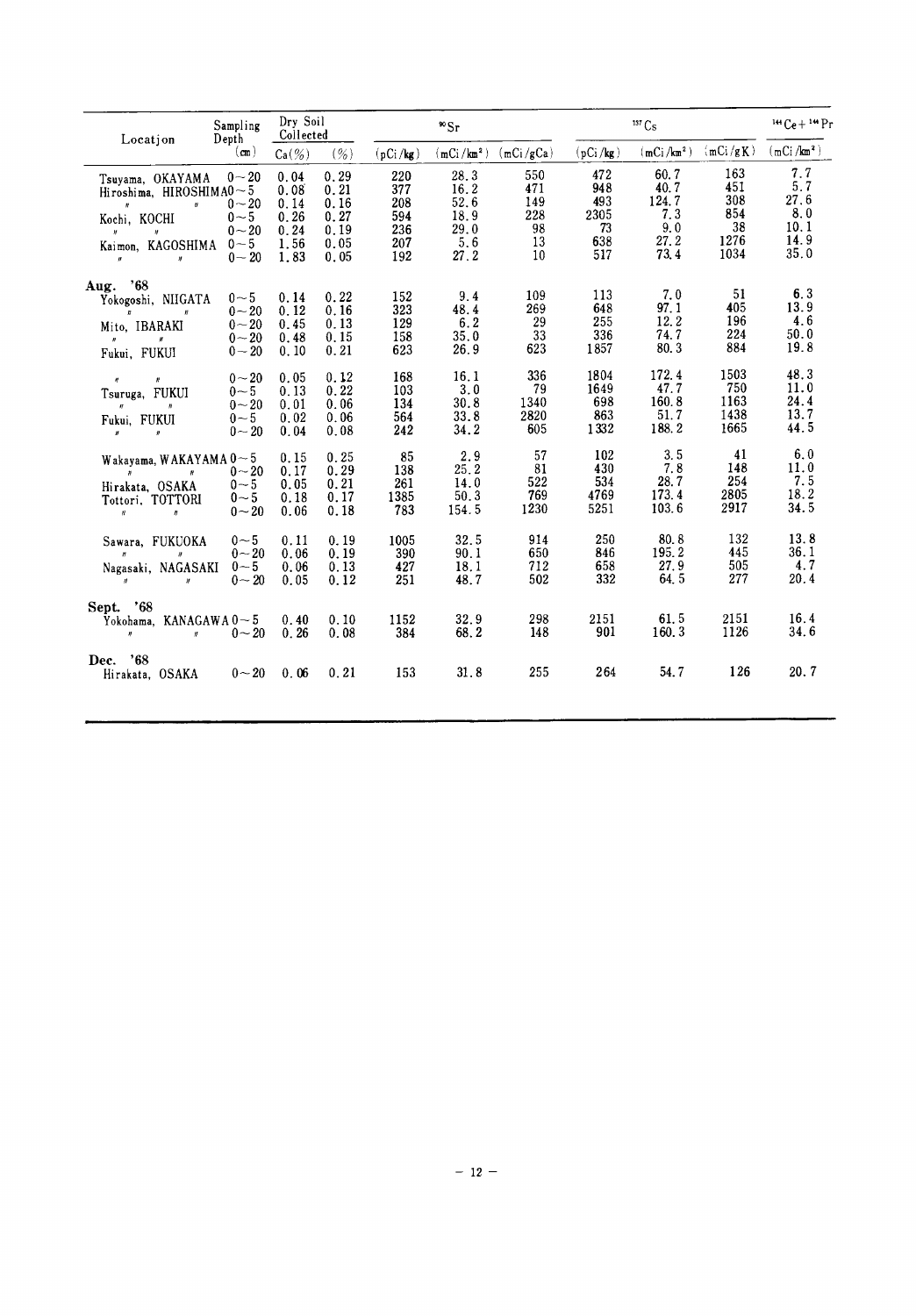## Water Data

#### Strontium-90 and Cesium-137 in Source Water

(Japan Analytical Chemistry Research Institute)

Since May 1963, the Japan Analytical Chemistry Research Institute has analyzed the strontium-90 and cesium-137 content in source water from 22 locations in Japan.

Sampling locations are shown in Figure 4. Sampling procedures and treatment method of the samples for strontium-90 and cesium-137 analyses are the same as those mentioned in the explanation of page 16, Issue No.19 of this publication.

Results obtained during the period April 1968 to March 1969 are shown in Table 6.



Table 6.<sup>90</sup>Sr and<sup>137</sup>Cs in Source Water -Apr., 1968 to Mar., 1969-By T. Asari, M. Chiba and M. Kuroda (Japan Analytical Chemistry Research Institute)

(Continued from Table 10, Issue No.19, of this Publication)

| Location           | Source                                 | $90$ Sr | $137$ Cs | Nature of Water |                      |
|--------------------|----------------------------------------|---------|----------|-----------------|----------------------|
|                    |                                        | (pCi/l) | (pCi/l)  | pН              | Appearance           |
| Apr. 1968          |                                        |         |          |                 |                      |
| Sapporo, HOKKAIDO  | Water Purification Station             | 0.17    | 0.04     | 6.9             | clear                |
| Aomori, AOMORI     | Station Intake                         | 0.10    | 0.04     | 7.0             | $^{\prime\prime}$    |
| Sendai, MIYAGI     | $^{\prime\prime}$<br>$^{\prime\prime}$ | 0.16    | 0.06     | 6.8             | slight muddy (brawn) |
| Akita, AKITA       | Water Purification Station             | 0.33    | 0.06     | 6.6             | clear                |
| Namie, FUKUSHIMA   | Station Intake                         | 0.10    | 0.005    | 7.2             | $^{\prime\prime}$    |
| Iizaka. FUKUSHIMA  | $^{\prime\prime}$<br>$^{\prime\prime}$ | 0.19    | 0.03     | 7.2             | $^{\prime\prime}$    |
| Mito, IBARAKI      | Water Purification Station             | 0.12    | 0.02     | 7.1             | $^{\prime\prime}$    |
| Odawara, KANAGAWA  | Station Intake                         | 0.05    | 0.03     | 6.6             |                      |
| Urawa, SAITAMA     | Water Purification Station             | 0.02    | 0.001    | 7.2             | $^{\prime\prime}$    |
| Shimizu. SHIZUOKA  | Reservoir                              | 0.11    | 0.02     | 7.1             | $^{\prime\prime}$    |
| Kanazawa. ISHIKAWA | Water Purification Station             | 0.50    | 0.08     | 7.1             | slight muddy         |
| Inuyama, AICHI     | Station Intake                         | 0.11    | 0.03     | 6.5             | slight muddy(white)  |
| Eiheiji, FUKUI     | $\eta$<br>$\boldsymbol{R}$             | 0.11    | 0.05     | 7.6             | clear                |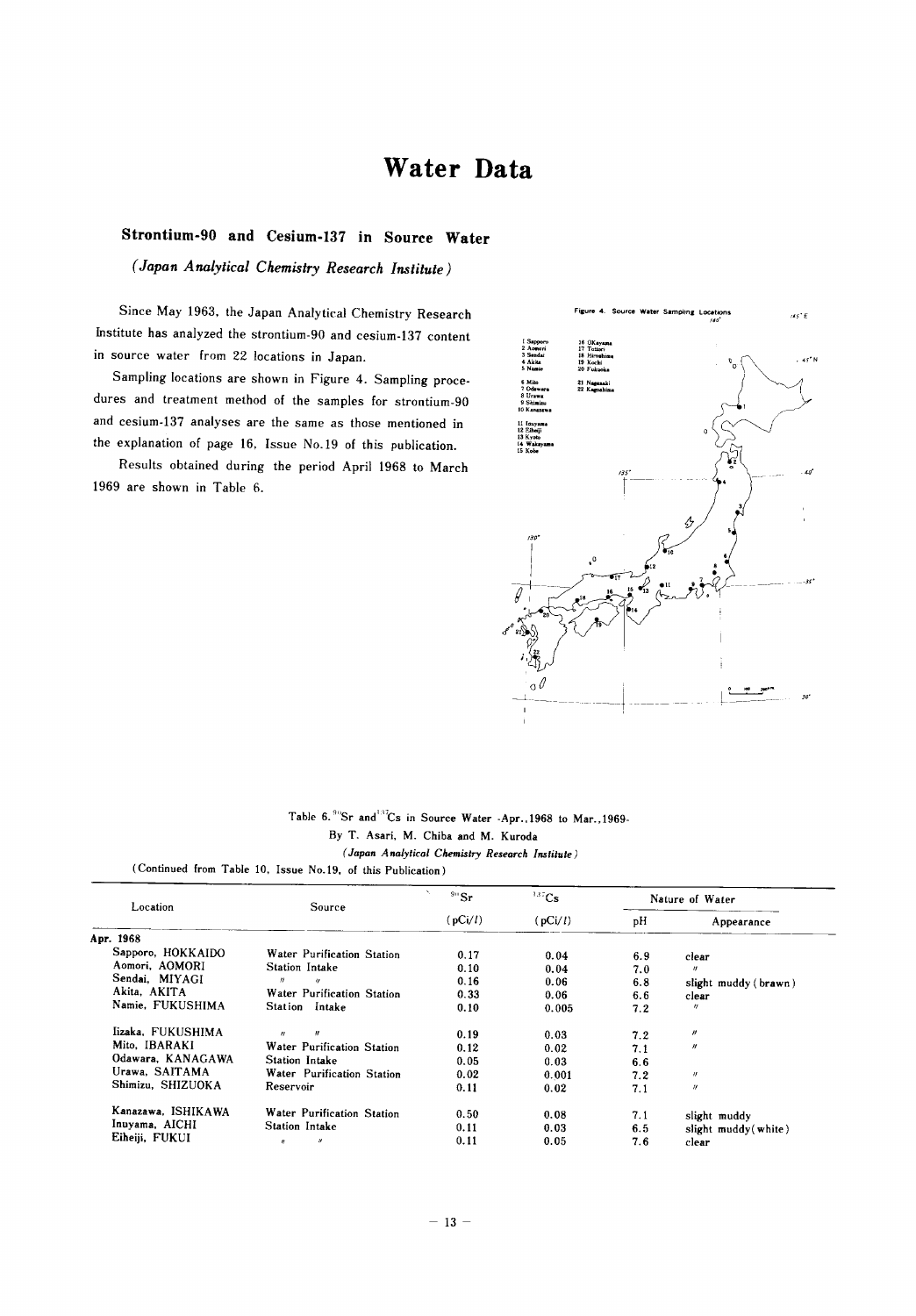|                                      |                                                                   | 90 Sr        | $^{137}Cs$   |            | Nature of Water                                               |
|--------------------------------------|-------------------------------------------------------------------|--------------|--------------|------------|---------------------------------------------------------------|
| Location                             | Source                                                            | (pCi/l)      | (pCi/l)      | pH         | Appearance                                                    |
| Kyoto, KYOTO<br>Wakayama, WAKAYAMA   | Station Intake                                                    | 0.82<br>0.15 | 0.05<br>0.05 | 7.6<br>6.5 | clear<br>slight muddy(white)                                  |
| Okayama, OKAYAMA                     | $\boldsymbol{\eta}$<br>$\eta$                                     | 0.17         | 0.03         | 7.1        | clear                                                         |
| Tottori, TOTTORI                     | Reservoir                                                         | 0.12         | 0.05         | 6.9        | slight muddy(b awn)                                           |
| Hiroshima, HIROSHIMA                 | Station Intake                                                    | 0.23         | 0.32         | 7.1        | clear                                                         |
| Kochi, KOCHI                         |                                                                   | 0.12         | 0.01         | 7.2        | $\eta$                                                        |
| Fukuoka, FUKUOKA                     | Water Purification Station                                        | 0.17         | 0.02         | 6.8        | $\boldsymbol{t}$                                              |
| Nagasaki, NAGASAKI                   | Reservoir                                                         | 0.15         | 0.07         | 7.3        | muddy(yellow)                                                 |
| Kagoshima, KAGOSHIMA                 |                                                                   | 0.06         | 0.04         | 6.8        | clear                                                         |
| May.'68                              |                                                                   |              |              |            |                                                               |
| Wakkanai, HOKKAIDO                   | <b>Station Intake</b><br>$\boldsymbol{\eta}$<br>$^{\prime\prime}$ | 0.59         | 0.11<br>0.05 | 5.7<br>7.7 | muddy(yellow)<br>clear                                        |
| Shiga, KYOTO                         |                                                                   | 0.73         |              | 7.0        | $^{\prime\prime}$                                             |
| Kobe, HYOGO<br>June. '68             | Reservoir                                                         | 0.13         | 0.01         |            |                                                               |
|                                      |                                                                   | 0.12         | 0.03         | 7.0        | $\eta$                                                        |
| Sapporo, HOKKAIDO<br>Mito, IBARAKI   | Water Purification Station                                        | 0.18         | 0.05         | 7.1        | $^{\prime\prime}$                                             |
| Odawara, KANAGAWA                    | Station, Intake                                                   | 0.07         | 0.01         | 6.6        | $\pmb{\eta}$                                                  |
|                                      |                                                                   | 0.31         | 0.03         | 7.0        | slight muddy                                                  |
| Kanazawa, ISHIKAWA<br>Inuyama, AICHI | Water Purification Station<br>Station Intake                      | 0.20         | 0.03         | 6.8        | clear                                                         |
|                                      |                                                                   |              |              |            |                                                               |
| Kusazu, KYOTO                        | n<br>$^{\prime\prime}$                                            | 0.75         | 0.05         | 7.6        | $^{\prime\prime}$                                             |
| Ko e, HYOGO                          | Reservoir                                                         | 0.16         | 0.03         | 7.4        | muddy(yellow)                                                 |
| Fukuoka, FUKUOKA                     | Water Purification Station                                        | 0.19         | 0.03         | 6.8        | clear                                                         |
| <b>July.</b> '68                     |                                                                   |              |              |            |                                                               |
| Wakkanai , HOKKAIDO                  | Station, Intake                                                   | 0.83         | 0.34         | 6.0        | muddy(brawn)                                                  |
| Sendai, MIYAGI                       | $\eta$                                                            | 0.22         | 0.07         | 7.2        | slight muddy(brawn)                                           |
| Akita, AKITA                         | Water Purification Station                                        | 0.16         | 0.05         | 6.8        | cle ar                                                        |
| Namie, FUKUSHIMA                     | Station Intake                                                    | 0.15         | 0.02         | 7.0        | $\boldsymbol{H}$                                              |
| Iizaka, FUKUSHIMA                    | Ħ<br>$^{\prime\prime}$                                            | 0.21         | 0.02         | 7.4        | $\theta$                                                      |
| Urama, SAITAMA                       | Water Purification Station                                        | 0.04         | 0.001        | 7.2        | $\boldsymbol{\mathcal{U}}$                                    |
| Shimizu, SHIZUOKA                    | Reservoir                                                         | 0.10         | 0.02         | 7.1        | $\boldsymbol{y}$                                              |
| Eiheiji, FUKUI                       | Station Intake                                                    | 0.13         | 0.03         | 7.6        | $\boldsymbol{\eta}$                                           |
| Wakayama, WAKAYAMA                   | $\prime\prime$                                                    | 0.22         | 0.06         | 6.6        | slight muddy(white)                                           |
| Okayama, OKAYAMA                     | $\boldsymbol{\eta}$<br>$^{\prime\prime}$                          | 0.34         | 0.05         | 7.1        | $^{\prime\prime}$<br>$\pmb{\mathcal{H}}$<br>$^{\prime\prime}$ |
| Tottori, TOTTORI                     | Reservoir                                                         | 0.26         | 0.06         | 7.1        | slight muddy(brawn)                                           |
| Hiroshima, HIROSHIMA                 | Station Intake                                                    | 0.16         | 0.04         | 6.9        | clear                                                         |
| Kochi, KOCHI                         | H<br>n                                                            | 0.12         | 0.01         | 7.2        | $\boldsymbol{H}$                                              |
| Nagasaki, NAGASAKI                   | Reservoir                                                         | 0.13         | 0.07         | 6.9        | muddy(yellow)                                                 |
| Kagoshima , KAGOSHIMA                | $\boldsymbol{\mathit{H}}$                                         | 0.03         | 0.02         | 6.8        | clear                                                         |
| Aug. '68                             |                                                                   |              |              |            |                                                               |
| Sapporo, HOKKAIDO                    | Water Purification Station                                        | 0.23         | 0.12         | 7.2        | slight muddy(white)                                           |
| Aomori, AOMORI                       | Stations Intake                                                   | 0.10         | 0.05         | 6.2        | clear                                                         |
| Odawara, KANAGAWA                    | $\pmb{\mu}$<br>$^{\prime\prime}$                                  | 0.06         | 0.01         | 6.6        | $\boldsymbol{\mathcal{H}}$                                    |
| Inuyama, Aichi                       | $\mu$<br>Ħ                                                        | 0.22         | 0.03         | 6.9        | $\pmb{\mathcal{H}}$                                           |
| Kyoto, KYOT                          | $\boldsymbol{\mu}$<br>$\boldsymbol{\eta}$                         | 0.79         | 0.05         | 7.8        | $\eta$                                                        |
| Kobe, HYOGO                          | Reservoir                                                         | 0.21         | 0.01         | 7.0        | muddy(yellow)                                                 |
| Fukuoka, FUKUOKA                     | Wator Purification Station                                        | 0.24         | 0.02         | 6.8        | clear                                                         |
| Sept. '68                            |                                                                   |              |              |            |                                                               |
| Wakkanai HOKKAIDO                    | Station Intake                                                    | 1.00         | 0.08         | 7.0        | muddy(brawn)                                                  |
| Shiga, KYOTO                         | $^{\prime\prime}$<br>$\boldsymbol{H}$                             | 0.78         | 0.03         | 8.2        | clear                                                         |
| Oct. '68                             |                                                                   |              |              |            |                                                               |
| Sapporo, HOKKAIDO                    | Water Purification Station                                        | 0.15         | 0.03         | 7.1        | $\eta$                                                        |
| Aomori, AOMORI                       | Station Intake                                                    | 0.08         | 0.04         | 6.4        | $^{\prime\prime}$                                             |
| Sendai, MIYAGI                       | $\boldsymbol{\eta}$<br>$^{\prime\prime}$                          | 0.17         | 0.10         | 7.1        | silight muddy(brawn)                                          |
| Akita, AK TA                         | Water Purification Station                                        | 0.33         | 0.05         | 6.8        | silight muddy(green)                                          |
| Namie, FUKUSHIMA                     | $\eta$<br>$\boldsymbol{\eta}$<br>$^{\prime\prime}$                | 0.10         | 0.02         | 7.3        | clear                                                         |
| lizaka, FUKUSHIMA                    | Water Purification Station                                        | 0.24         | 0.02         | 7.2        | clear                                                         |
| Mito. IBARAKI                        | $^{\prime\prime}$<br>$\boldsymbol{n}$<br>$\boldsymbol{\eta}$      | 0.13         | 0.02         | 7.4        | $\boldsymbol{\mathcal{U}}$                                    |
| Odawara, KANAGAWA                    | Station Intake                                                    | 0.03         | 0.01         | 7.2        | $\mu$                                                         |
| Urawa, SAITAMA                       | Water Purification Station                                        | 0.02         | 0.01         | 7.2        | $\mu$                                                         |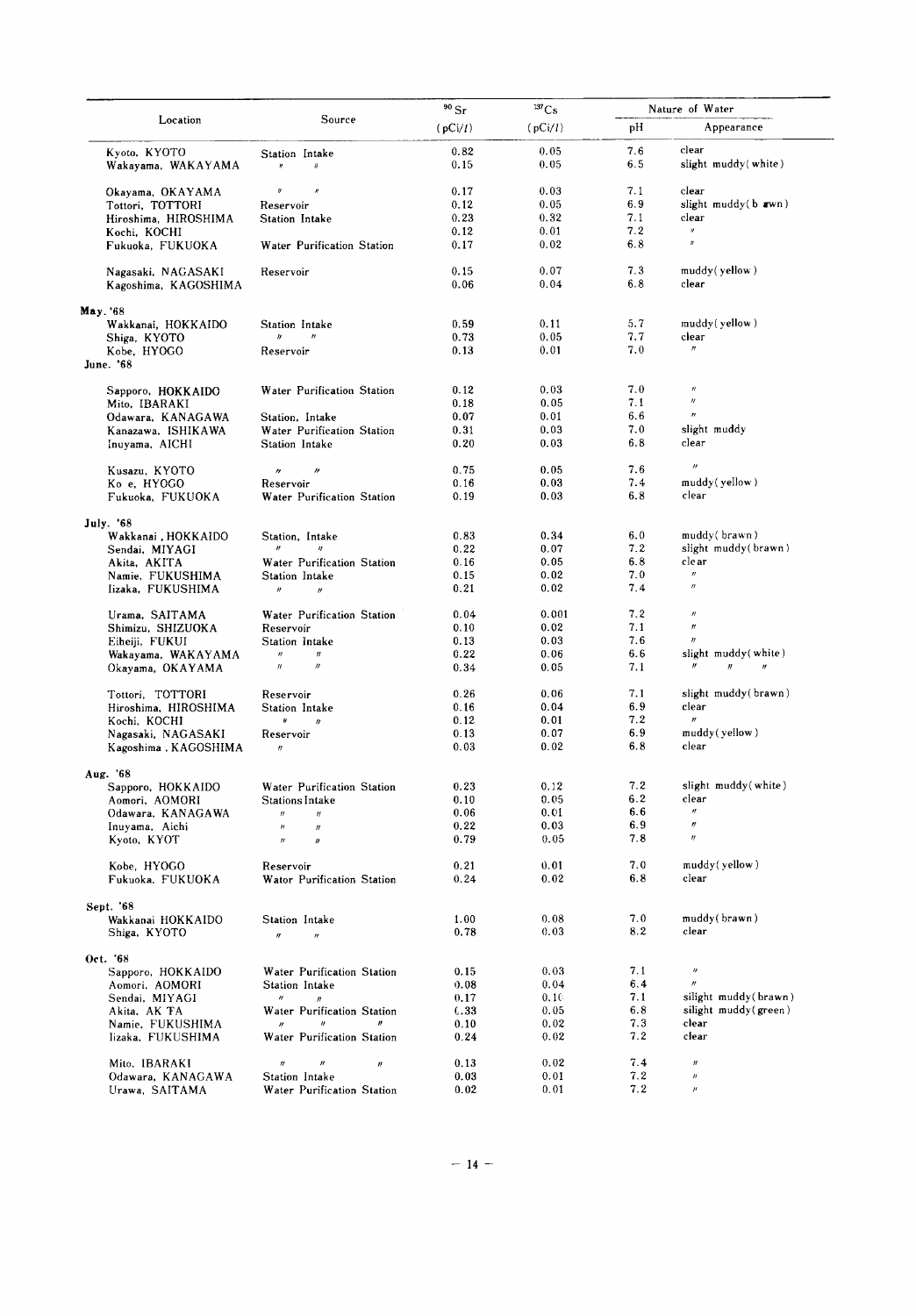| Location             |                                                     | $\mathfrak{O}$ Sr<br>(pCi/l) | 137C <sub>S</sub><br>(pCi/l) | pH  | Nature of Water<br>Appearance                    |
|----------------------|-----------------------------------------------------|------------------------------|------------------------------|-----|--------------------------------------------------|
| Shimiz SHIZUOKA      | Reservoir                                           | 0.10                         | 0.03                         | 7.0 | slight muddy                                     |
| Kanazawa, ISHIKAWA   | Water Purification Station                          | 0.33                         | 0.03                         |     |                                                  |
| Inuyama, AICHI       | Station Intake                                      | 0.17                         | 0.02                         | 7.2 | clear                                            |
| Eiheiji, FUKUI       | $\boldsymbol{\mu}$<br>$^{\prime\prime}$             | 0.10                         |                              | 7.1 | $^{\prime\prime}$                                |
| Kusazu, KYOTO        | $\boldsymbol{\mathcal{H}}$<br>$\boldsymbol{\theta}$ |                              | 0.04                         | 7.6 | $\eta$                                           |
| Wakayama, WAKA AMA   | $\boldsymbol{H}$                                    | 0.97                         | 0.07                         | 7.3 | $\theta$                                         |
|                      | $^{\prime\prime}$                                   | 0.14                         | 0.03                         | 6.7 | slight muddy(white)                              |
| Kobe, HYOGO          | Reservoir                                           | 0.16                         | 0.02                         | 7.2 | muddy(yellow)                                    |
| Okayama, OKAYAMA     | Station Intake                                      | 0.20                         | 0.02                         | 7.0 | clear                                            |
| Tottori, TOTTORI     | Reservoir                                           | 0.18                         | 0.06                         | 7.1 | slight muddy(brawn)                              |
| Hiroshima, HIROSHIMA | Station Intake                                      | 0.15                         | 0.03                         | 7.0 | clear                                            |
| Kochi, KOCHI         | $\boldsymbol{\eta}$<br>$\boldsymbol{\mu}$           | 0.14                         | 0.01                         | 7.2 | $\boldsymbol{\varPi}$                            |
| Fukuoka, FUKUOKA     | Water Purification Station                          | 0.19                         | 0.03                         | 6.8 | $^{\prime\prime}$                                |
| Nagasaki, NAGASAKI   | Reservoir                                           | 0.12                         | 0.07                         | 7.1 |                                                  |
| Kagoshima, KAGOSHIMA | $\boldsymbol{\theta}$<br>$\boldsymbol{\eta}$        | 0.05                         | 0.02                         | 6.8 | muddy(yellow)<br>clear                           |
| Nov. '68             |                                                     |                              |                              |     |                                                  |
| Wakkanai, HOKKAIDO   | <b>Station Intake</b>                               | 1.01                         | 0.11                         | 6.6 | muddy(yellow)                                    |
| Dec. '68             |                                                     |                              |                              |     |                                                  |
| Sapporo, HOKKAIDO    | Water Purification Station                          | 0.20                         | 0.03                         |     |                                                  |
| Aomori, AOMORI       | Station Intake                                      | 0.09                         |                              | 7.1 | clear<br>$^{\prime\prime}$                       |
| Odawara, KANAGAWA    | $\boldsymbol{\mu}$<br>$^{\prime\prime}$             | 0.04                         | 0.03                         | 6.5 |                                                  |
| Kanazawa, ISHIKAWA   | Water Purification Station                          |                              | 0.01                         | 6.8 | $\eta$                                           |
| Inuyama, AICHI       | Station Intake                                      | 0.31                         | 0.02                         | 7.1 | $\boldsymbol{\eta}$                              |
|                      |                                                     | 0.11                         | 0.01                         | 7.1 | $\theta$                                         |
| Shiga, KYOTO         | $\boldsymbol{\eta}$<br>$\boldsymbol{H}$             | 0.77                         | 0.03                         | 7.5 | $\boldsymbol{\mathcal{U}}$                       |
| Fukuoka, FUKUOKA     | Water Purification Station                          | 0.15                         | 0.03                         | 6.8 | $\boldsymbol{n}$                                 |
| Jan. 1969            |                                                     |                              |                              |     |                                                  |
| Wakkanai, HOKKAIDO   | Station Intake                                      | 0.64                         | 0.05                         | 6.2 |                                                  |
| Sendai, MIYAGI       | Water Purification Station                          | 0.15                         | 0.06                         | 6.7 | slight muddy (brawn)                             |
| Akita, AKITA         | $\boldsymbol{\mathcal{U}}$<br>$\overline{u}$        | 0.24                         | 0.05                         | 6.8 | slight muddy(yellow)                             |
| Namie, FUKUSHIMA     | Station Intake                                      | 0.19                         | 0.02                         | 8.0 | clear                                            |
| Iizaka, FUKUSHIMA    | $\eta$<br>$\boldsymbol{\eta}$                       | 0.09                         | 0.02                         | 7.4 | slight muddy<br>$H^{\pm}$<br>$\boldsymbol{\eta}$ |
| Urawa, SAITAMA       | Water Purification Station                          |                              |                              |     |                                                  |
| Shimizu, SHIZUOKA    | Reservoir                                           | 0.04                         | 0.01                         | 7.2 | clear                                            |
| Eiheiji, FUKUI       |                                                     | 0.12                         | 0.03                         | 7.0 | $^{\prime\prime}$                                |
| Kyoto, KYOTO         | Station, Intake<br>$^{\prime\prime}$                | 0.10                         | 0.03                         | 7.1 | $\boldsymbol{\eta}$                              |
|                      | $\boldsymbol{H}$                                    | 0.73                         | 0.05                         | 7.1 | $^{\prime\prime}$                                |
| Wakayama, WAKAYAMA   | Wates Purification Station                          | 0.13                         | 0.02                         | 7.0 | slight muddy(white)                              |
| Kobe, HYOGO          | Reservoir                                           | 0.16                         | 0.03                         | 7.2 | muddy(yellow)                                    |
| Okayama, OKAYAMA     | Station Intake                                      | 0.15                         | 0.02                         | 6.8 | clear                                            |
| Tottori, TOTTORI     | Reservoir                                           | 0.04                         | 0.06                         | 6.7 | $\boldsymbol{\mathit{II}}$                       |
| Hiroshima, HIROSHIMA | Station Intake                                      | 0.09                         | 0.02                         | 7.2 | $\boldsymbol{\mu}$                               |
| Kochi, KOCHI         | $\boldsymbol{\eta}$<br>$\boldsymbol{\eta}$          | 0.14                         | 0.005                        | 7.2 | $^{\prime\prime}$                                |
| Nagasaki, NAGASAKI   | Reservoir                                           | 0.13                         | 0.02                         | 6.9 | muddy(yellow)                                    |
| Kagoshima, KAGOSHIMA | $\boldsymbol{\mu}$                                  | 0.06                         | 0.05                         | 6.8 | clear                                            |
| Feb. '69             |                                                     |                              |                              |     |                                                  |
| Sapporo, HOKKAIDO    | Water Purification Station                          | 0.19                         | 0.08                         |     | $\boldsymbol{\eta}$                              |
| Mito, IBARAKI        | $\boldsymbol{H}$<br>$^{\prime\prime}$               | 0.16                         |                              | 7.2 |                                                  |
| Odawara, KANAGAWA    | Station Intake                                      |                              | 0.03                         | 7.2 | slight muddy(white)                              |
| Inuyama, AICHI       | $\boldsymbol{H}$<br>$\boldsymbol{\eta}$             | 0.03                         | 0.02                         | 6.8 | clear                                            |
| Kusazu, KYOTO        | $\boldsymbol{H}$<br>$\cal R$                        | 0.11<br>0.77                 | 0.02<br>0.09                 | 7.1 | $^{\prime\prime}$                                |
|                      |                                                     |                              |                              | 7.4 | $\boldsymbol{\mathcal{U}}$                       |
| Kobe, HYOGO          | Re ervoir                                           | 0.13                         | 0.03                         | 7.1 | slight muddy(yellow)                             |
| Fukuoka, FUKUOKA     | Water Purificatinm Station                          | 0.16                         | 0.03                         | 6.8 | clear                                            |
| Mar. '69             |                                                     |                              |                              |     |                                                  |
| Wakkanai, HOKKAIDO   |                                                     |                              |                              |     |                                                  |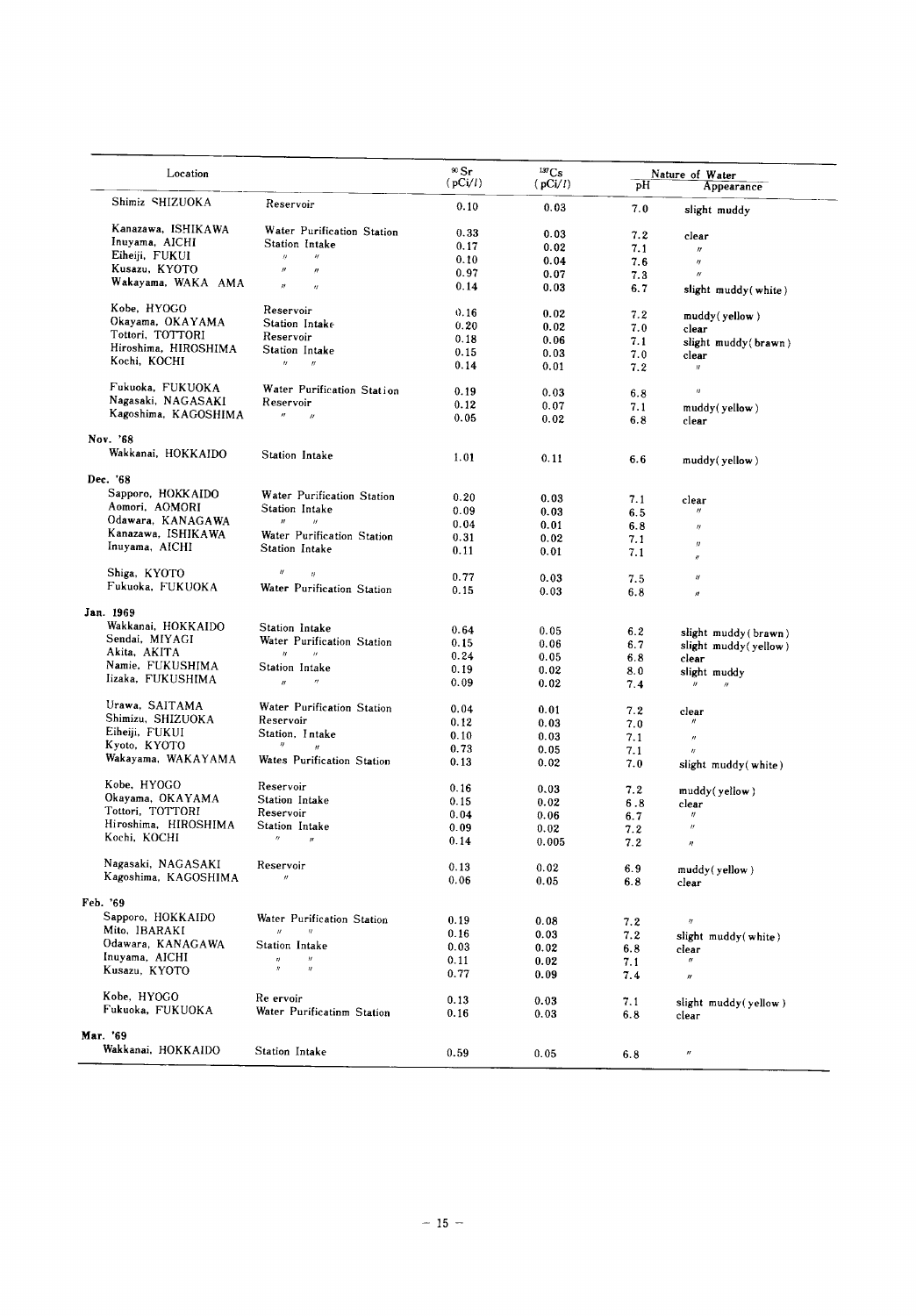#### Strontium-90 and Cesium-137 in Potable Rain Water

(Japan Analytical Chemistry Research Institute)

The strontium-90 and cesium-137 content in potable rain water with filtration collected from 8 prefectural public health laboratories was determined at the Japan Analytical Chemistry Research Institute.

Ten liter samples taken from potable rain water tanks with filter were collected by the prefectural public health laboratories, and sent to the Japan Analytical Chemistry Research Institute for strontium-90 and cesium-137 content analyses.

Sampling locations are shown in Figure 5. After pre-treatment for concentration, the samples were analyzed by the fuming nitric acid method. The analytical procedure applied was the method recommended by the Science and Technology Agency.

Results obtained during the period from July 1968 to January 1969 are shown in Table 7.



<sup>30</sup>Sr and <sup>137</sup>Cs in Potable Rain Water -July, 1968 to Jan., 1969-Table 7. By T. Asari, M. Chiba and M. Kuroda

(Japan Analytical Chemistry Research Institute) (Continued from Table 2, Issue No. 21, of this Publication)

| Location                                                                                         | Date of<br>Sampling                                                                               | $90$ Sr<br>$(pCi / \ell)$            | ${}^{137}Cs$<br>$(pCi / \ell)$       | рH                              |  |
|--------------------------------------------------------------------------------------------------|---------------------------------------------------------------------------------------------------|--------------------------------------|--------------------------------------|---------------------------------|--|
| Izuoshima, TOKYO                                                                                 | July 1968                                                                                         | 0.49                                 | 0.06                                 | 6.2                             |  |
| Kushimoto, WAKAYAMA                                                                              | $\boldsymbol{H}$                                                                                  | 1.70                                 | 0.65                                 | 6.5                             |  |
| Kawanishi, HYOGO                                                                                 | $\boldsymbol{\eta}$                                                                               | 1.25                                 | 0.67                                 | 7.1                             |  |
| Niimi, OKAYAMA                                                                                   | $\eta$                                                                                            | 1.41                                 | 0.12                                 | 7.0                             |  |
| Fukuyama, HIROSHIMA                                                                              | $\boldsymbol{n}$                                                                                  | 0.26                                 | 0.06                                 | 8.5                             |  |
| Muroto, KOCHI<br>Ikegawa, KOCHI<br>Fukue, NAGASAKI<br>Izuoshima, TOKYO<br>Kushimoto, WAKAYAMA    | $^{\prime\prime}$<br>$^{\prime\prime}$<br>$\boldsymbol{\eta}$<br>.68<br>Oct.<br>$^{\prime\prime}$ | 0.29<br>0.41<br>1.12<br>0.99<br>1.85 | 0.04<br>0.13<br>0.22<br>0.12<br>0.13 | 6.8<br>6.8<br>7.6<br>6.5<br>6.4 |  |
| Kawanishi, HYOGO                                                                                 | $^{\prime\prime}$                                                                                 | 0.89                                 | 0.41                                 | 7.2                             |  |
| Niimi, OKAYAMA                                                                                   | $^{\prime\prime}$                                                                                 | 1.58                                 | 0.14                                 | 7.1                             |  |
| Fukuyama, HIROSHIMA                                                                              | $^{\prime\prime}$                                                                                 | 0.37                                 | 0.02                                 | 8.0                             |  |
| Muroto, KOCHI                                                                                    | $\boldsymbol{\eta}$                                                                               | 0.48                                 | 0.07                                 | 6.8                             |  |
| Ikegawa, KOCHI                                                                                   | $\boldsymbol{H}$                                                                                  | 0.50                                 | 0.11                                 | 7.0                             |  |
| Fukue, NAGASAKI<br>Izuoshima, TOKYO<br>Kushimoto, WAKAYAMA<br>Kawanishi, HYOGO<br>Niimi, OKAYAMA | $\boldsymbol{\mu}$<br>1969<br>Jan.<br>$\pmb{\mathcal{H}}$<br>$\boldsymbol{n}$<br>$\boldsymbol{H}$ | 2.02<br>0.94<br>1.08<br>0.94<br>1.26 | 0.48<br>0.09<br>0.37<br>0.40<br>0.10 | 7.8<br>6.8<br>6.7<br>7.3<br>6.8 |  |
| Fukuyama, HIROSHIMA                                                                              | $^{\prime\prime}$                                                                                 | 0.16                                 | 0.01                                 | 7.8                             |  |
| Muroto, KOCHI                                                                                    | $^{\prime\prime}$                                                                                 | 0.50                                 | 0.06                                 | 6.8                             |  |
| Ikegawa, KOCHI                                                                                   | $\boldsymbol{\mu}$                                                                                | 0.18                                 | 0.05                                 | 7.1                             |  |
| Fukue, NAGASAKI                                                                                  | $\boldsymbol{n}$                                                                                  | 1.00                                 | 0.27                                 | 8.1                             |  |